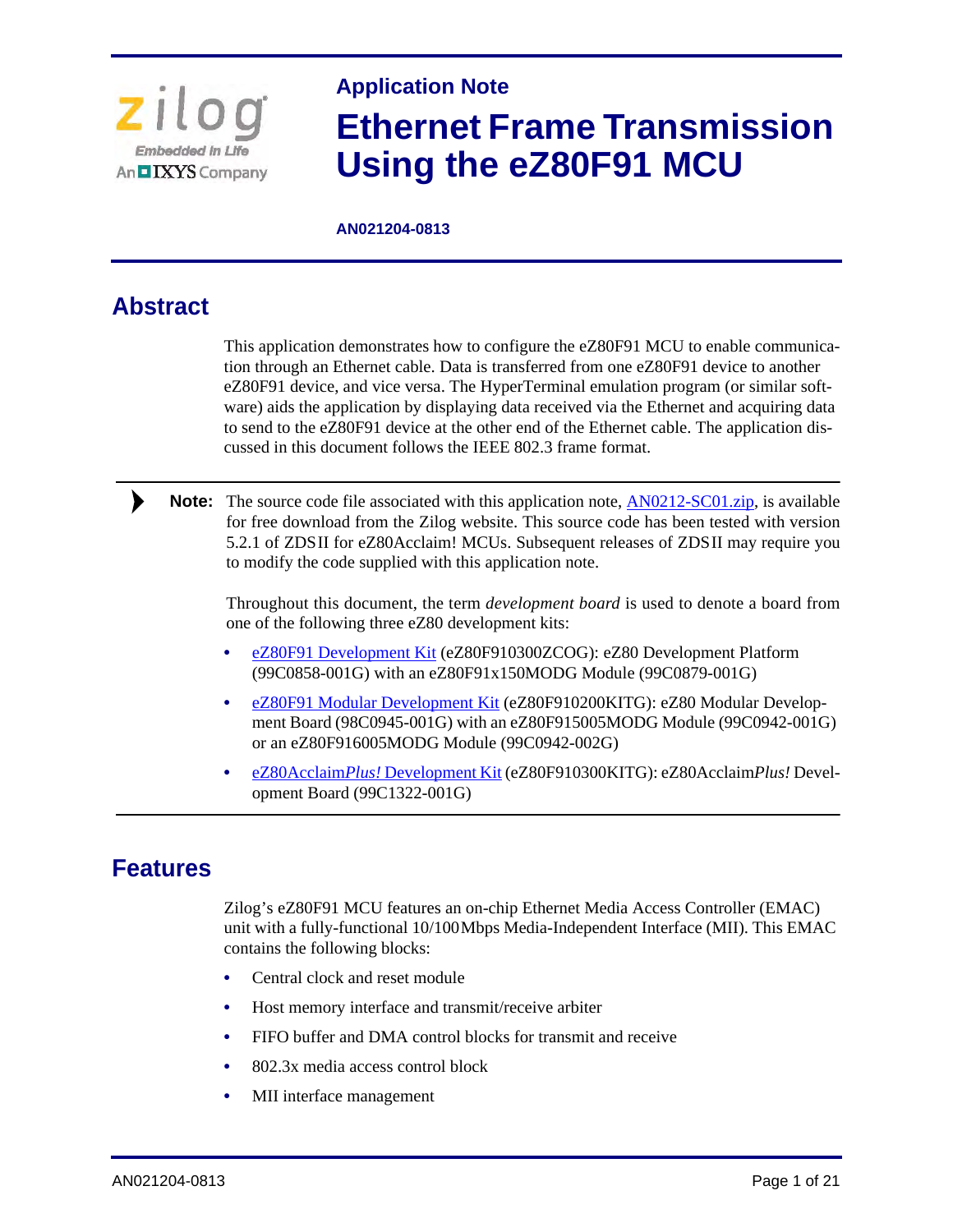

The eZ80F91 MCU offers the following main features:

- **•** Single-cycle instruction fetch in a high-performance, pipelined eZ80 CPU core
- **•** 10/100 BaseT ethernet media access controller with Media-Independent Interface (MII)
- **•** 256 KB Flash memory
- **•** 16 KB SRAM (8 KB user and 8 KB Ethernet)
- **•** Low-power features including Sleep and Halt modes, plus selective peripheral powerdown control
- **•** Two Universal Asynchronous Receivers/Transmitters (UARTs) with independent Baud Rate Generators (BRGs)
- **•** Serial Peripheral Interface (SPI) with independent clock rate generator
- I<sup>2</sup>C with independent clock rate generator
- **•** IrDA-compliant infrared encoder/decoder
- **•** Glueless external peripheral interface with 4 chip selects, individual wait state generators, an external WAIT input pin; supports Z80-, Intel-, and Motorola-style buses
- **•** Fixed-priority vectored interrupts (both internal and external) and interrupt controller
- **Real-time clock with separate**  $V_{DD}$  **pin for battery backup and selectable on-chip** 32 kHz oscillator or external 50/60 Hz input
- **•** Four 16-bit counter/timers with prescalers and direct input/output drive
- **•** Watchdog Timer with internal oscillator clocking option
- **•** 32 bits of general-purpose input/output (GPIO)

# **Discussion**

Computer networking is an essential part of today's technology. Such networks allow computers and other electronic devices to share information to one another. The Internet is the most popular example of computer networking; it connects millions of computers around the world. On a smaller scale, a Local Area Network (LAN) connects many devices that are in close proximity, such as in office buildings. The most dominant type of LAN architecture is the Ethernet, which is a networking standard that defines the physical and data link layers of the OSI Model discussed later in this document.

### **The OSI Model**

The Open System Interconnection (OSI) model illustrates how network protocols and equipment should communicate with each other. It consists of seven layers arranged from the lowest layer to the highest layer.

The upper three layers describe application-specific functions such as data formatting and connection management. The Hypertext Transfer Protocol (HTTP) and the Simple Mail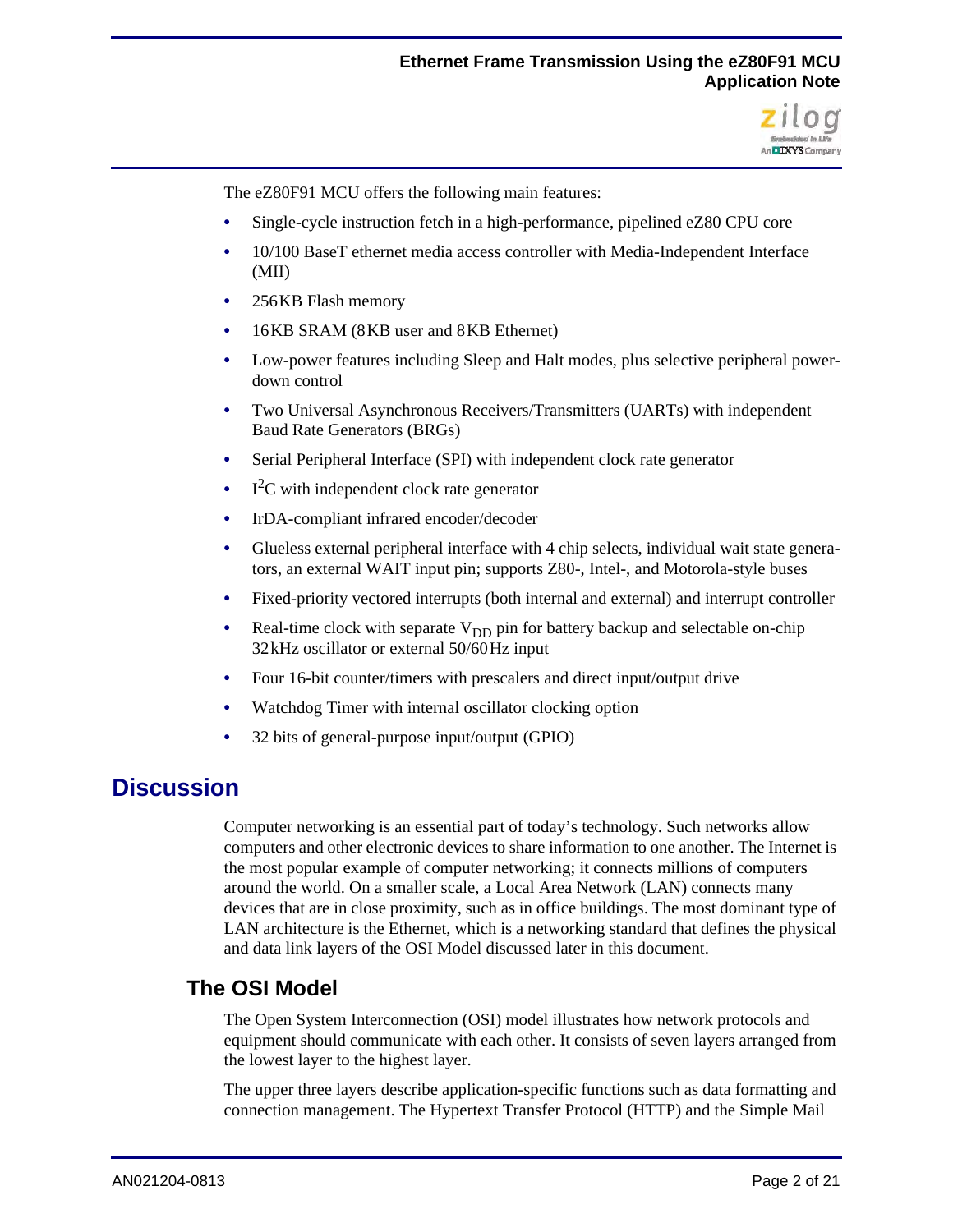

Transfer Protocol (SMTP) are examples of data that reside in the upper layers of the OSI Model. The lower four layers describe network-specific functions such as addressing and routing. The Transmission Control Protocol and Internet Protocol (TCP/IP) and the Ethernet are examples of data that reside in the lower layers of the OSI Model.

The OSI Model is illustrated in [Figure 1;](#page-2-0) each layer is defined in [Table 1](#page-2-1).



**Figure 1. The OSI Model**

|  |  |  |  | Table 1. OSI Model: Layer Definitions |
|--|--|--|--|---------------------------------------|
|--|--|--|--|---------------------------------------|

<span id="page-2-1"></span><span id="page-2-0"></span>

| Application    | Works along with the application software in implementing necessary actions requested<br>by the data it received.                                                                                                                                                                                                                                                                                                      |
|----------------|------------------------------------------------------------------------------------------------------------------------------------------------------------------------------------------------------------------------------------------------------------------------------------------------------------------------------------------------------------------------------------------------------------------------|
| Presentation   | Responsible for translating data to/from the application layer from/to a standard format<br>understood by the other lower levels.                                                                                                                                                                                                                                                                                      |
| Session        | Responsible for establishing, maintaining, and ending communication with a remote<br>system.                                                                                                                                                                                                                                                                                                                           |
| Transport      | Responsible for the dispatch and classification of data sent and received.                                                                                                                                                                                                                                                                                                                                             |
| <b>Network</b> | Responsible in identifying if the received frame has reached its destination or if the frame<br>requires to be forwarded.                                                                                                                                                                                                                                                                                              |
| Data Link      | Responsible in checking for transmission errors and formats data bits into frames. The<br>data link layer is composed of two sub-layers - the Media Access Control (MAC) and the<br>Logical Link Control (LLC). The MAC is responsible for controlling how other devices on<br>the network gain access to the data it carries. While the LLC is responsible for controlling<br>frame synchronization and flow control. |
| Physical       | Responsible in transmitting/receiving data over the network communications media.<br>Cables, connectors, hubs and repeaters are examples of standard network devices that<br>function at the physical layer.                                                                                                                                                                                                           |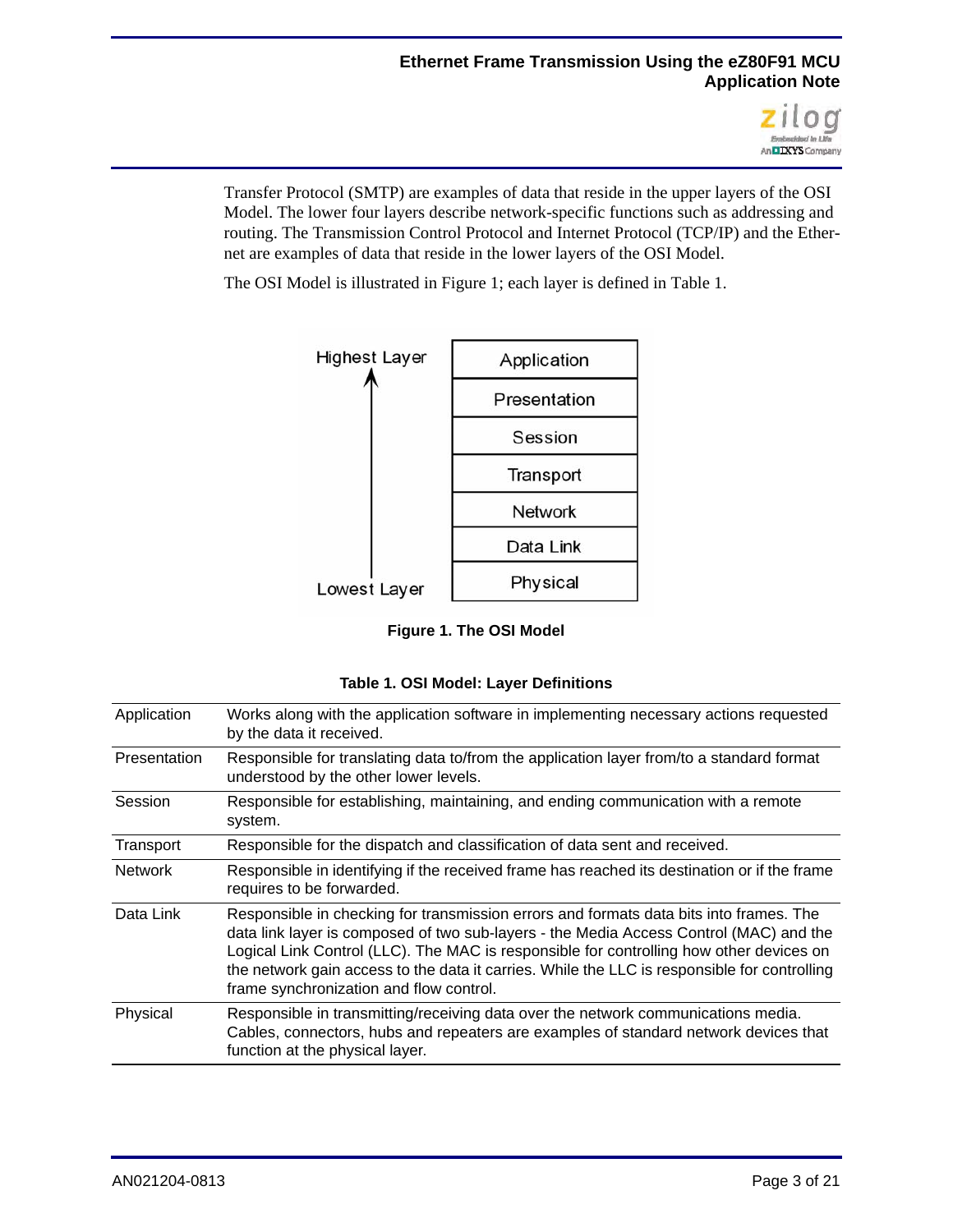

#### <span id="page-3-2"></span>**Ethernet IEEE 802.3 Frame Format**

The Ethernet IEEE 802.3 frame defines the frame formats that reside in the physical and data link layers of the OSI Model. The upper five layers of the OSI Model are compiled into the data field of the Ethernet frame format.

An IEEE 802.3 frame consists of a 14-byte header, 46–1500 bytes of data, and an optional 4-byte cyclic redundancy check. The 14-byte header is further subdivided into three parts: a source address, a destination address, and a length field. [Figure 2](#page-3-0) illustrates this IEEE 802.3 frame format.



**Figure 2. IEEE 802.3 Frame Format**

<span id="page-3-0"></span>A discussion of the implementation of the upper five layers of the OSI Model is beyond the scope of this application note. For the sake of simplicity, the characters entered by the user in the HyperTerminal window can be used as the contents of the data field portion of the Ethernet frame shown above.

# **eZ80F91 MCU EMAC**

The eZ80F91 MCU EMAC can be viewed in functional blocks, as shown in [Figure 3](#page-3-1).



<span id="page-3-1"></span>**Figure 3. Ethernet Connectivity Blocks on the eZ80F91 MCU**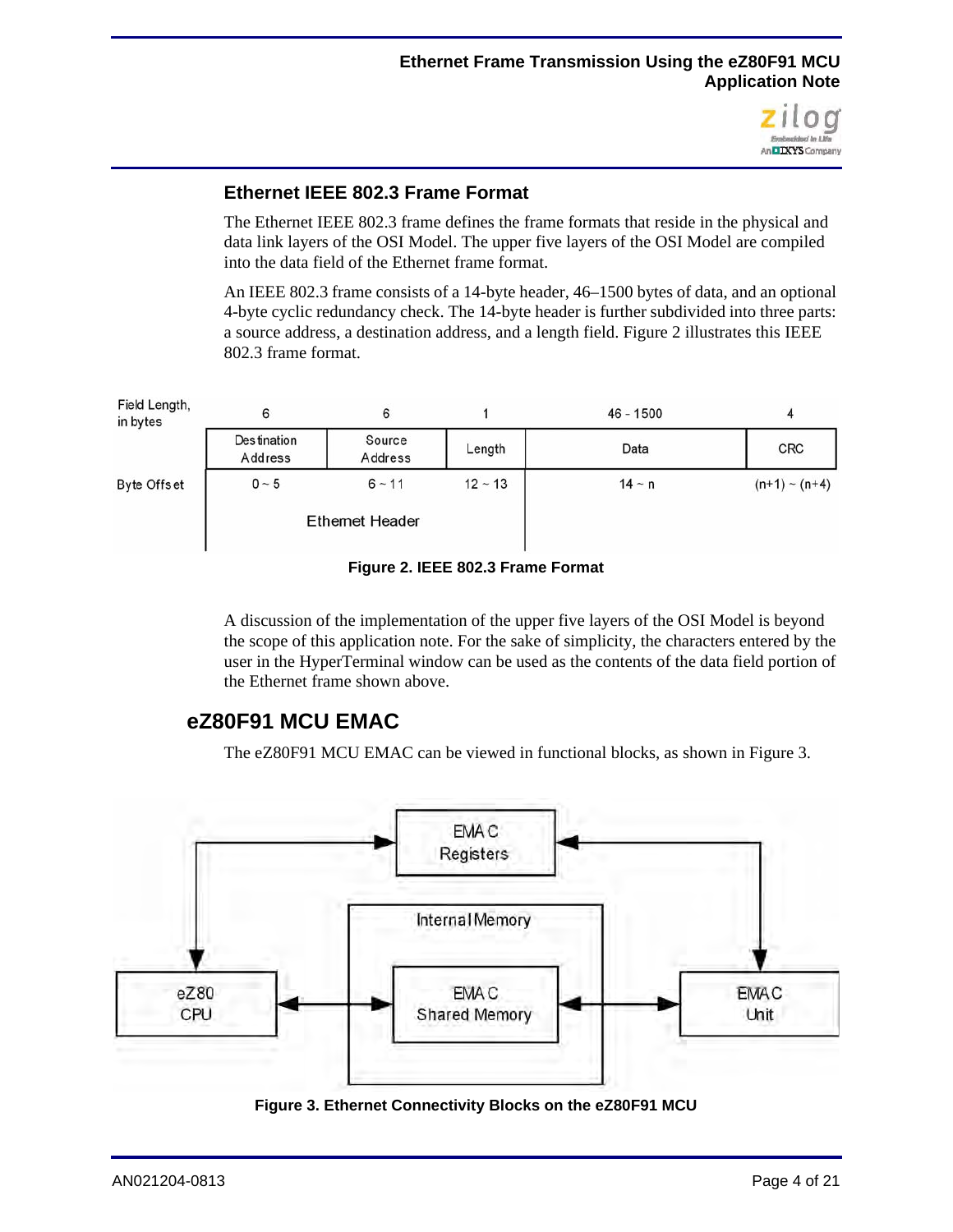

### **EMAC Registers**

[Table 2](#page-4-0) provides descriptions of the EMAC registers available with the eZ80F91 MCU. To learn more, refer to the EMAC section of the **eZ80F91 Product Specification (PS0192)**.

<span id="page-4-0"></span>

| <b>Register</b>                                                                                                          | <b>Description</b>                                                                                                                                                                                                                                             |
|--------------------------------------------------------------------------------------------------------------------------|----------------------------------------------------------------------------------------------------------------------------------------------------------------------------------------------------------------------------------------------------------------|
| <b>EMAC Test Register</b>                                                                                                | Enables/disables several modes for testing the                                                                                                                                                                                                                 |
| <b>EMAC TEST</b>                                                                                                         | functionality of the EMAC block.                                                                                                                                                                                                                               |
| <b>EMAC Configuration Register 1</b><br>EMAC_CGF1                                                                        | Controls padding, autodetection, cyclic redundancy<br>checking, full-duplex or half-duplex modes, field length<br>checking, maximum packet ignores, and proprietary<br>header options.                                                                         |
| <b>EMAC Configuration Register 2</b>                                                                                     | Controls the functionality of the back pressure and late                                                                                                                                                                                                       |
| <b>EMAC CFG2</b>                                                                                                         | collision data from the descriptor table.                                                                                                                                                                                                                      |
| <b>EMAC Configuration Register 3</b><br><b>EMAC CFG3</b>                                                                 | Controls preamble length and value, excessive deferment,<br>and the number of retransmission tries before a packet is<br>aborted.                                                                                                                              |
| <b>EMAC Configuration Register 4</b>                                                                                     | Controls pause control frame functionality, back pressure,                                                                                                                                                                                                     |
| <b>EMAC CFG4</b>                                                                                                         | and receive frame acceptance.                                                                                                                                                                                                                                  |
| <b>EMAC Station Address Register</b><br>EMAC_STAD0<br>EMAC_STAD1<br>EMAC_STAD2<br>EMAC_STAD3<br>EMAC_STAD4<br>EMAC_STAD5 | The 48-bit station address is represented by<br>{EMAC_STAD_5, EMAC_STAD_4, EMAC_STAD_3,<br>EMAC_STAD_2, EMAC_STAD_1, EMAC_STAD_0}. It is<br>used as the source address when transmitting frames, and<br>compared to destination address when receiving frames. |
| <b>EMAC Tx Pause Timer Value Register</b>                                                                                | Inserted into an outgoing pause control frame as the pause                                                                                                                                                                                                     |
| <b>EMAC TPTV L</b>                                                                                                       | timer value upon asserting a TPCF; e.g., a TPCF is bit 2 of                                                                                                                                                                                                    |
| <b>EMAC TPTV H</b>                                                                                                       | EMAC CFG4.                                                                                                                                                                                                                                                     |
| <b>EMAC Interpacket Gap Register</b>                                                                                     | Represents the interpacket gap between back-to-back                                                                                                                                                                                                            |
| <b>EMAC IPGT</b>                                                                                                         | packets used in full-duplex and half-duplex modes.                                                                                                                                                                                                             |
| <b>EMAC Non-Back-to-Back IPG Register</b><br><b>EMAC IPGR1</b><br>EMAC_IPGR2                                             | Represents the optional carrier sense window referenced<br>in the IEEE 802.3/4.2.3.2.1 carrier reference.                                                                                                                                                      |
| <b>EMAC Max Frame Length Register</b><br>EMAC_MAXF_L<br>EMAC_MAXF_H                                                      | Determines the maximum length of a frame that can be<br>received.                                                                                                                                                                                              |
| <b>EMAC Address Filter Register</b>                                                                                      | Works as a filter to control Promiscuous Mode and to                                                                                                                                                                                                           |
| EMAC_AFR                                                                                                                 | control multicast and broadcast messaging.                                                                                                                                                                                                                     |

#### **Table 2. eZ80F91 MCU Registers for EMAC**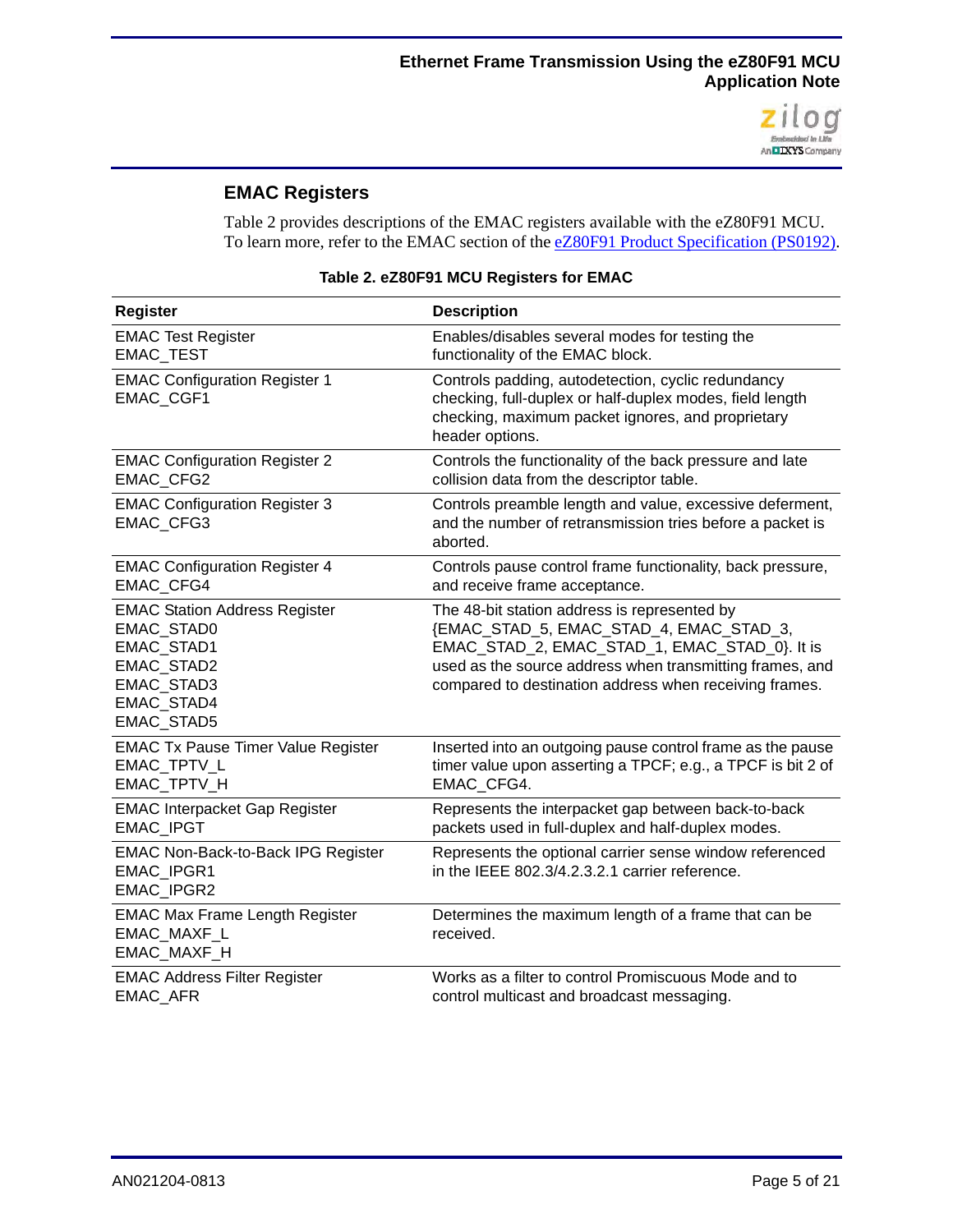

| <b>Register</b>                                                                                                                                         | <b>Description</b>                                                                                                                                                                                                                                                                                                                                                                                    |
|---------------------------------------------------------------------------------------------------------------------------------------------------------|-------------------------------------------------------------------------------------------------------------------------------------------------------------------------------------------------------------------------------------------------------------------------------------------------------------------------------------------------------------------------------------------------------|
| <b>EMAC Hash Table Register</b><br>EMAC_HTBL_0<br>EMAC_HTBL_1<br>EMAC_HTBL_2<br>EMAC_HTBL_3<br>EMAC_HTBL_4<br>EMAC_HTBL_5<br>EMAC_HTBL_6<br>EMAC_HTBL_7 | Represents the hash table matrix that is used as an option<br>to select between different multicast addresses. If a<br>multicast address is received, the first six bits of the CRC<br>are decoded and added to a table that points to a single bit<br>within the hash table matrix. If the selected bit $= 1$ , the<br>multicast packet is accepted; otherwise, the multicast<br>packet is rejected. |
| <b>EMAC MII Management Register</b><br><b>EMAC_MIIMGT</b>                                                                                               | Used to control the external PHY attached to the MII. A<br>rising edge on bit 7 causes EMAC_CTLD control data to be<br>transmitted to an external PHY if the MII is not busy.<br>Similarly, a rising edge on bit 6 causes status to be read<br>from the external PHY via EMAC_PRSD if the MII is not<br>busy.                                                                                         |
| <b>EMAC PHY Configuration Data Register</b><br>EMAC_CTLD_L<br><b>EMAC CTLD H</b>                                                                        | These registers are loaded with data to be sent via the<br>MDIO pin to the PHY. The PHY is selected by setting the<br>EMAC_FIAD. The register inside of the PHY is selected by<br>setting EMAC_RGAD. When bit 7 of EMAC_MIIMGT sees<br>a rising edge, it causes data to be transferred from<br>EMAC_CTLD to the PHY.                                                                                  |
| <b>EMAC PHY Address Register</b><br><b>EMAC RGAD</b>                                                                                                    | Used to select a specific register inside the external PHY.                                                                                                                                                                                                                                                                                                                                           |
| <b>EMAC PHY Unit Select Address Register</b><br>EMAC_FIAD                                                                                               | Used to select the external PHY.                                                                                                                                                                                                                                                                                                                                                                      |
| <b>EMAC Transmit Polling Timer Register</b><br>EMAC_PTMR                                                                                                | Used to set the value after which the EMAC checks the<br>transmit descriptor table in EMAC memory to determine if it<br>owns any of the packets in EMAC shared memory.                                                                                                                                                                                                                                |
| <b>EMAC Reset Control Register</b><br>EMAC_RST                                                                                                          | Used to reset EMAC functionality.                                                                                                                                                                                                                                                                                                                                                                     |
| <b>EMAC Tx Lower Boundary Pointer Register</b><br>EMAC_TLBP_L<br><b>EMAC TLBP H</b>                                                                     | Sets the start of transmit buffer in EMAC shared memory.                                                                                                                                                                                                                                                                                                                                              |
| <b>EMAC Boundary Pointer Register</b><br>EMAC_BP_L<br>EMAC_BP_H<br>EMAC_BP_U                                                                            | Sets the start of the receive buffer (i.e., end of transmit<br>buffer + 1) in EMAC shared memory.                                                                                                                                                                                                                                                                                                     |
| <b>EMAC Rx High Boundary Pointer Register</b><br>EMAC_RHBP_L<br><b>EMAC RHBP H</b>                                                                      | Must be set to the end of the receive buffer + 1 in EMAC<br>shared memory.                                                                                                                                                                                                                                                                                                                            |
| <b>EMAC Rx Read Pointer Register</b><br>EMAC_RRP_L<br>EMAC_RRP_H                                                                                        | Points to the address location from which the next receive<br>packet must be read. Must be initialized to the EMAC_BP<br>value.                                                                                                                                                                                                                                                                       |

#### **Table 2. eZ80F91 MCU Registers for EMAC (Continued)**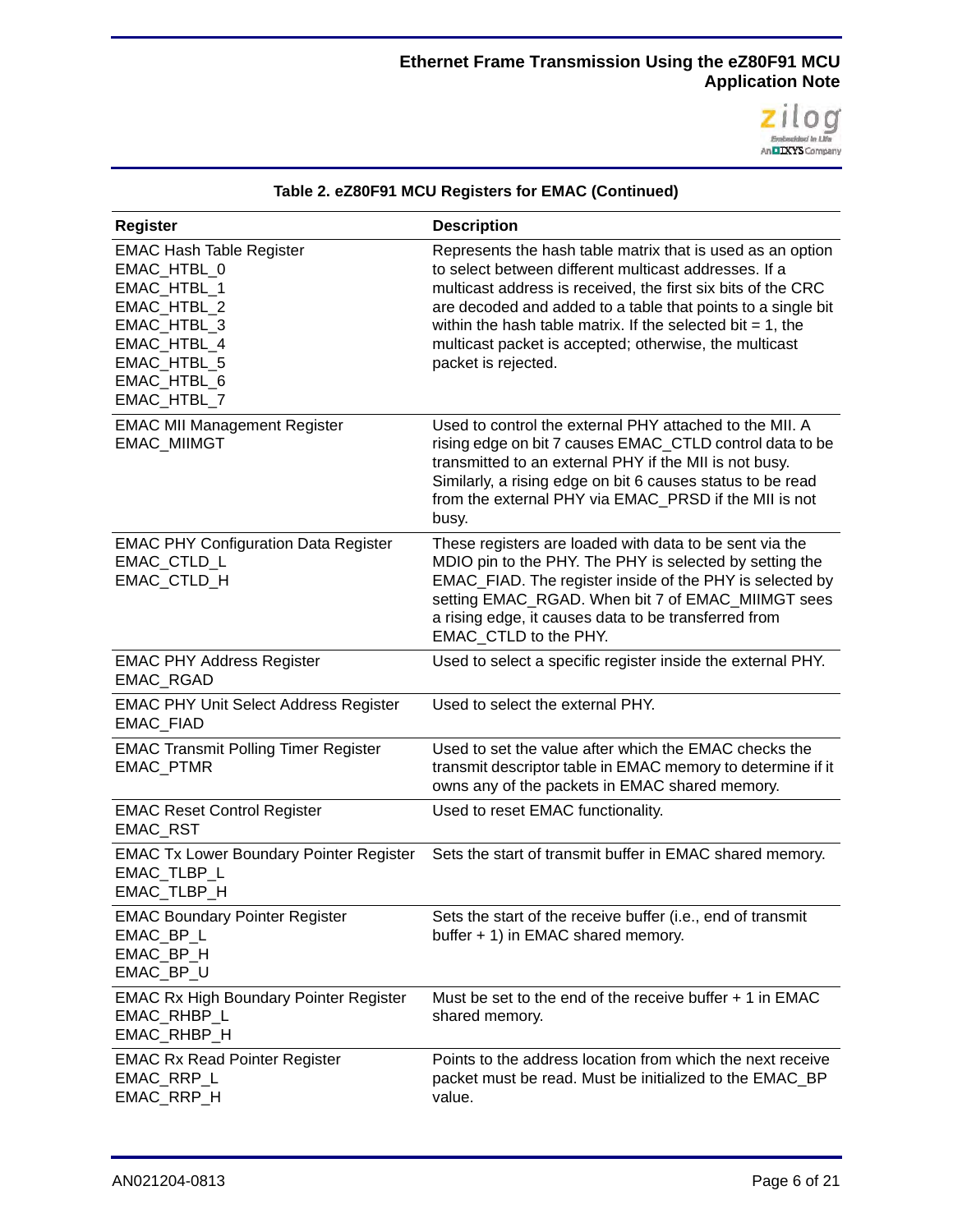

| <b>Register</b>                                                                | <b>Description</b>                                                                                                                                    |
|--------------------------------------------------------------------------------|-------------------------------------------------------------------------------------------------------------------------------------------------------|
| <b>EMAC Buffer Size Register</b><br>EMAC_BUFZ                                  | Used to control the size of buffers in EMAC shared<br>memory and the level at which a pause control frame is to<br>be transmitted.                    |
| <b>EMAC Interrupt Enable Register</b><br><b>EMAC IEN</b>                       | Used to enable the interrupts related to the EMAC.                                                                                                    |
| <b>EMAC Interrupt Status Register</b><br><b>EMAC ISTAT</b>                     | Used to determine the status of multiple interrupts. It is<br>cleared by writing 1 into the selected bit.                                             |
| <b>EMAC PHY Read Status Data Register</b><br>EMAC PRSD L<br>EMAC_PRSD_H        | The status read by the EMAC from the external PHY is<br>stored in this register.                                                                      |
| <b>EMAC MII Status Register</b><br><b>EMAC_MIISTAT</b>                         | The current state of the PHY is stored in this register.                                                                                              |
| <b>EMAC Receive Write Pointer Register</b><br>EMAC RWP L<br>EMAC_RWP_H         | A read-only register that reports the current RxDMA<br>receive write pointer. This pointer is initialized to<br>EMAC TLBP whenever the EMAC is reset. |
| <b>EMAC Tx Read Pointer Register</b><br>EMAC_TRP_L<br>EMAC_TRP_H               | A read-only register that reports the current TxDMA<br>transmit read pointer. This pointer is initialized to<br>EMAC_TLBP whenever the EMAC is reset. |
| <b>EMAC Rx Blocks Left Register</b><br><b>EMAC BLKSLFT L</b><br>EMAC_BLKSLFT_H | A read-only register that reports the number of buffers<br>remaining in Rx EMAC shared memory.                                                        |
| <b>EMAC FIFO Data Register</b><br><b>EMAC FDATA L</b><br>EMAC_FDATA_H          | Allows the writing and reading of the FIFO during<br>EMAC_TEST.                                                                                       |
| <b>RAM Control Register</b><br>RAM CTL                                         | Enables or disables internal RAM.                                                                                                                     |
| RAM Address Upper Byte Register<br>RAM_ADDR_U                                  | Defines the upper byte of the address for internal RAM.                                                                                               |

#### **Table 2. eZ80F91 MCU Registers for EMAC (Continued)**

#### **EMAC Shared Memory**

The eZ80 CPU features 8 KB of internal RAM for general-purpose use, and 8 KB of internal RAM for EMAC use. Each can be enabled or disabled, and can altogether be relocated anywhere within the address space. When enabled, general-purpose RAM occupies addresses in the range {RAM\_ADDR\_U, E000h} to {RAM\_ADDR\_U, FFFFh}, while EMAC RAM occupies addresses in the range {RAM\_ADDR\_U, C000h} to {RAM\_ADDR\_U, DFFFh}. When using the EMAC, it is mandatory to at least enable EMAC RAM and set RAM\_ADDR\_U.

The EMAC shared memory (or EMAC RAM) is used by both the eZ80 CPU and the onchip EMAC unit. This memory is divided into two parts: the transmit buffer and the receive buffer. The bounds of these two buffers are defined by three registers, as follows.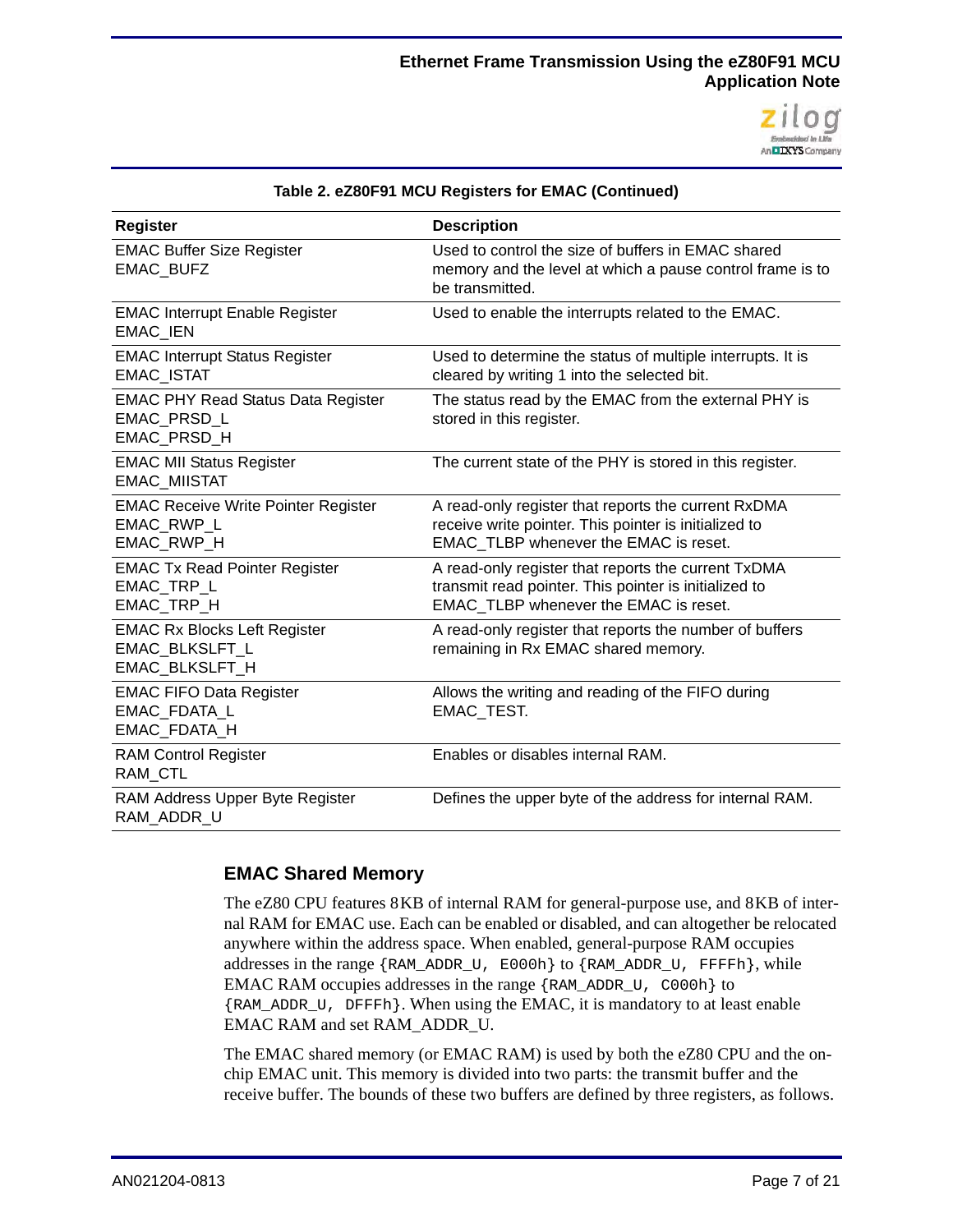

**Transmit Lower Boundary Pointer (EMAC\_TLBP).** Defines the start address of the transmit buffer.

**Boundary Pointer (EMAC\_BP).** Defines the start address of the receive buffer.

**Receive High Boundary Pointer (EMAC\_RHBP).** Defines the end address of the receive  $buffer + 1$ 

[Figure 4](#page-7-0) illustrates how these three buffers are used to divide eZ80F91 MCU internal EMAC RAM.



**Figure 4. EMAC Shared Memory Organization**

<span id="page-7-0"></span>The eZ80 CPU and the on-chip EMAC uses this area of internal RAM exclusively as a storage medium for packets to be transmitted and for packets received. These Tx and Rx buffers are further subdivided into packet buffers with configurable buffer sizes of 32, 64, 128, or 256 bytes, as defined by EMAC\_BUFZ. Each packet buffer can be accessed using the following four pointers.

**Transmit Write Pointer.** Defines the address of the next available packet buffer in the Tx buffer into which the software can place a new packet that is waiting for transmission. Initially, this pointer must be set equal to the value of EMAC\_TLBP. This pointer, \_asEMAC\_twp, is defined by software because it is only relevant within the context of the software, which is responsible for using and updating this pointer value as it adds packet buffers into the Tx buffer.

**Transmit Read Pointer (EMAC\_TRP).** Defines the address of the current packet in the Tx buffer that is waiting to be transmitted by the EMAC. When EMAC\_RST[SRST or HRRTN] are set, this pointer is reset to the value of EMAC\_TLBP. A copy of this pointer, \_asEMAC\_trp, is maintained by the software.

**Receive Write Pointer (EMAC\_RWP).** Defines the address of the next available packet buffer in the Rx buffer into which the EMAC can place newly-received packets. When EMAC\_RST[SRST or HRRTN] are set, this pointer is reset to the value of EMAC\_TLBP. A copy of this pointer,  $a$ s EMAC  $rwp$ , is maintained by the software.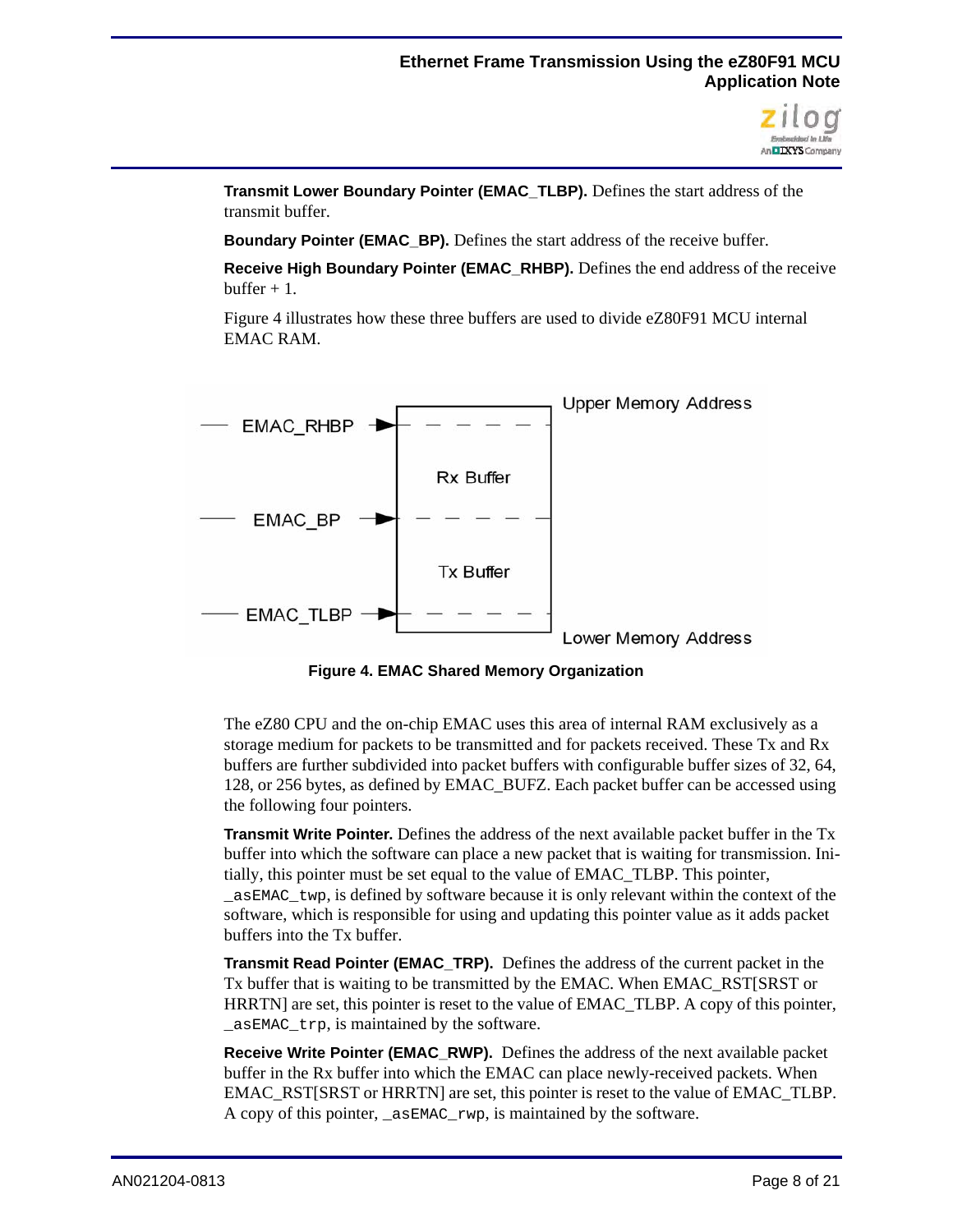

**Receive Read Pointer (EMAC\_RRP).** Defines the address of the current packet in the Rx buffer that is waiting to be read by software. Initially, this pointer must be set equal to the value of EMAC\_BP. A copy of this pointer, \_asEMAC\_rrp, is maintained by the software.

A packet buffer consists of two major blocks, the descriptor table and the Ethernet packet, as shown in [Figure 5.](#page-8-0) The block containing the Ethernet packet (or Ethernet frame) follows a standard format defined by the IEEE 802.3 specification. A brief overview is discussed in [the Ethernet IEEE 802.3 Frame Format](#page-3-2) section on page 4.



**Figure 5. Contents of a Packet Buffer**

<span id="page-8-0"></span>The block containing the descriptor table describes the packet it handles. It contains three entries: the next pointer (np), the packet size ( $pktsz$ ), and the packet status (stat), as shown in [Figure 6.](#page-8-1) np is a 24-bit pointer to the start of the next packet, pktsz contains the number of bytes of data in the Ethernet packet, and stat contains the status of the packet. The packet status definitions for stat are different for transmit and receive packets.



**Figure 6. Descriptor Table Entries**

<span id="page-8-1"></span>[Table 3](#page-9-0) describes the status of all transmit descriptors. The most important bit in the transmit descriptor status is TxOwner, bit 15. This bit must be written by software to start/stop EMAC transmission of the affected packet. While preparing data to be transferred, this bit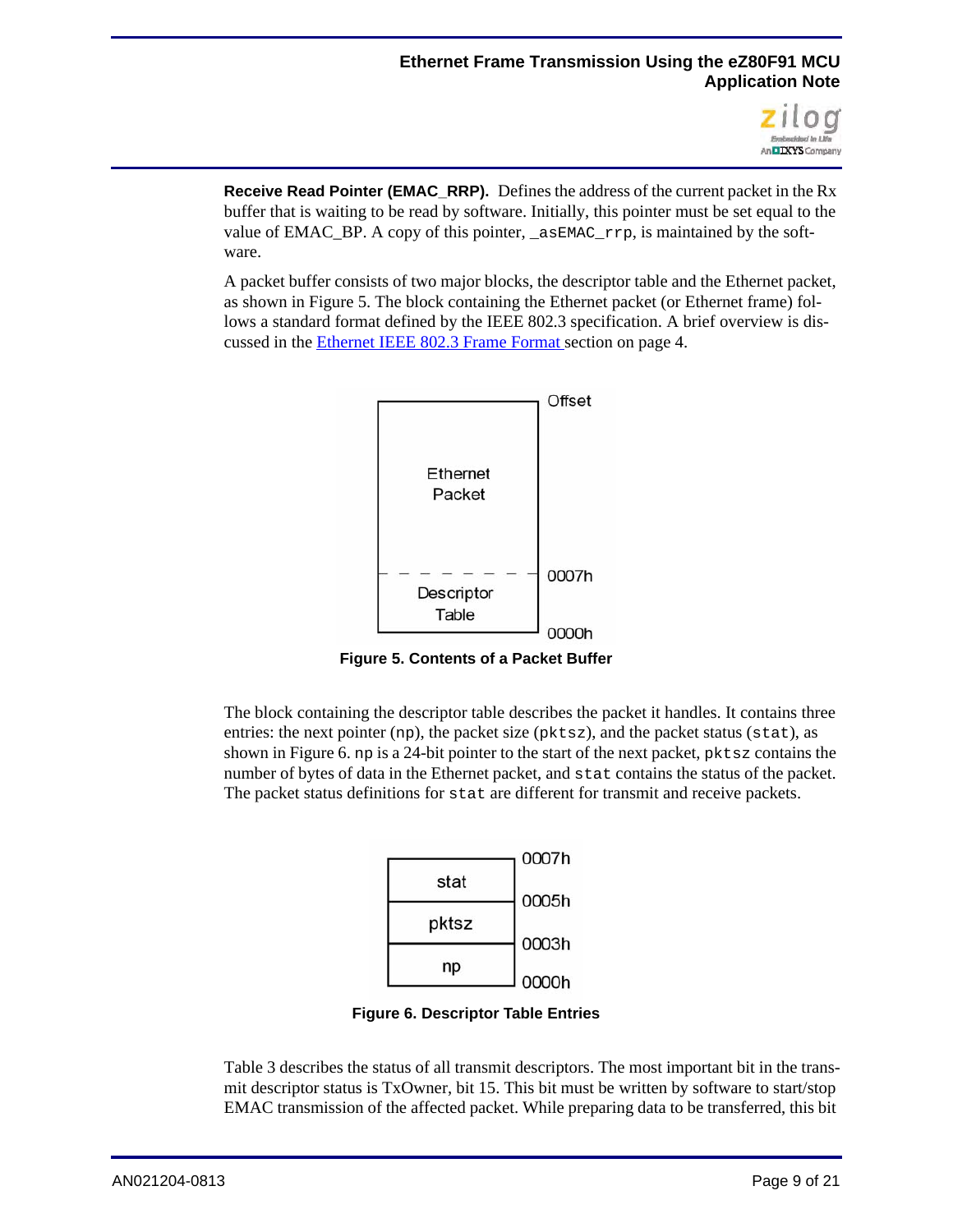

must be set to 0 (i.e., Host owns). Setting this bit to 0 signals the EMAC that the packet is not yet ready for transmission. To start transmission, this bit must be set to 1 (i.e., EMAC owns). Setting this bit to 1 signals the EMAC that the packet can already be sent out. The remainder of the bits reflect packet status upon transmission; there is no requirement for software to modify these bits. When the EMAC has completed transmitting a packet, it automatically updates the value of its transmit descriptor status.

<span id="page-9-0"></span>

| Bit            | <b>Name</b>                 | <b>Description</b>                                                                                                             |
|----------------|-----------------------------|--------------------------------------------------------------------------------------------------------------------------------|
| 15             | <b>TxOwner</b>              | $0 = Host (eZ80)$ owns; $1 = EMAC$ owns.                                                                                       |
| 14             | TxAbort                     | $1 =$ Packet aborted (not transmitted).                                                                                        |
| 13             | <b>TxBPA</b>                | $1 =$ Back pressure is applied.                                                                                                |
| 12             | <b>TxHUGE</b>               | $1 =$ Packet size is greater than maximum frame length.                                                                        |
| 11             | <b>TxLOOR</b>               | 1 = Type/length field out of range (larger than 1518 bytes).                                                                   |
| 10             | <b>TxLCError</b>            | 1 = Type/length field is not a Type field and it does not match the actual<br>data byte length of the Ethernet packet.         |
| 9              | TxCrcError                  | 1 = Packet contains an invalid CRC. This flag is set when CRCEN=0 and<br>the last 4 bytes of the packet are not the valid CRC. |
| 8              | TxPktDeferred               | $1 =$ Packet is deferred.                                                                                                      |
| $\overline{7}$ | TxXsDfr                     | $1 =$ Packet is excessively deferred.                                                                                          |
| 6              | TxFifoUnderrun              | $1 = TxFIFO$ has underrun.                                                                                                     |
| 5              | TxLateCol                   | $1 =$ Late collision has occurred.                                                                                             |
| 4              | TxMaxCol                    | $1 =$ Maximum collisions have occurred.                                                                                        |
| 3:0            | <b>TxNumberOfCollisions</b> | This field contains the number of collisions that occurred while transmit-<br>ting the packet.                                 |

#### **Table 3. Transmit Descriptor Status**

[Table 4](#page-9-1) describes the status of all receive descriptors. This field is written by the EMAC when the packet has been completely written into the receive buffer.

#### **Table 4. Receive Descriptor Status**

<span id="page-9-1"></span>

| <b>Bit</b>     | <b>Name</b>       | <b>Description</b>                          |
|----------------|-------------------|---------------------------------------------|
| 15             | <b>RxOK</b>       | $1 =$ Packet received.                      |
| 14             | RxAlignError      | $1 =$ Odd number of nibbles received.       |
| 13             | <b>RxCrcError</b> | $1 =$ The CRC is in error.                  |
| 12             | Rx:LongEvent      | $1 = A$ long or dropped event has occurred. |
| 11             | <b>RxPCF</b>      | $1 =$ The packet is a pause control frame.  |
| 10             | <b>RxCF</b>       | $1 =$ The packet is a control frame.        |
| 9              | <b>RxMcPkt</b>    | $1 =$ The packet has a multicast address.   |
| 8              | <b>RxBcPkt</b>    | $1 =$ The packet has a broadcast address.   |
| $\overline{7}$ | <b>RxVLAN</b>     | $1 =$ The packet is a VLAN packet.          |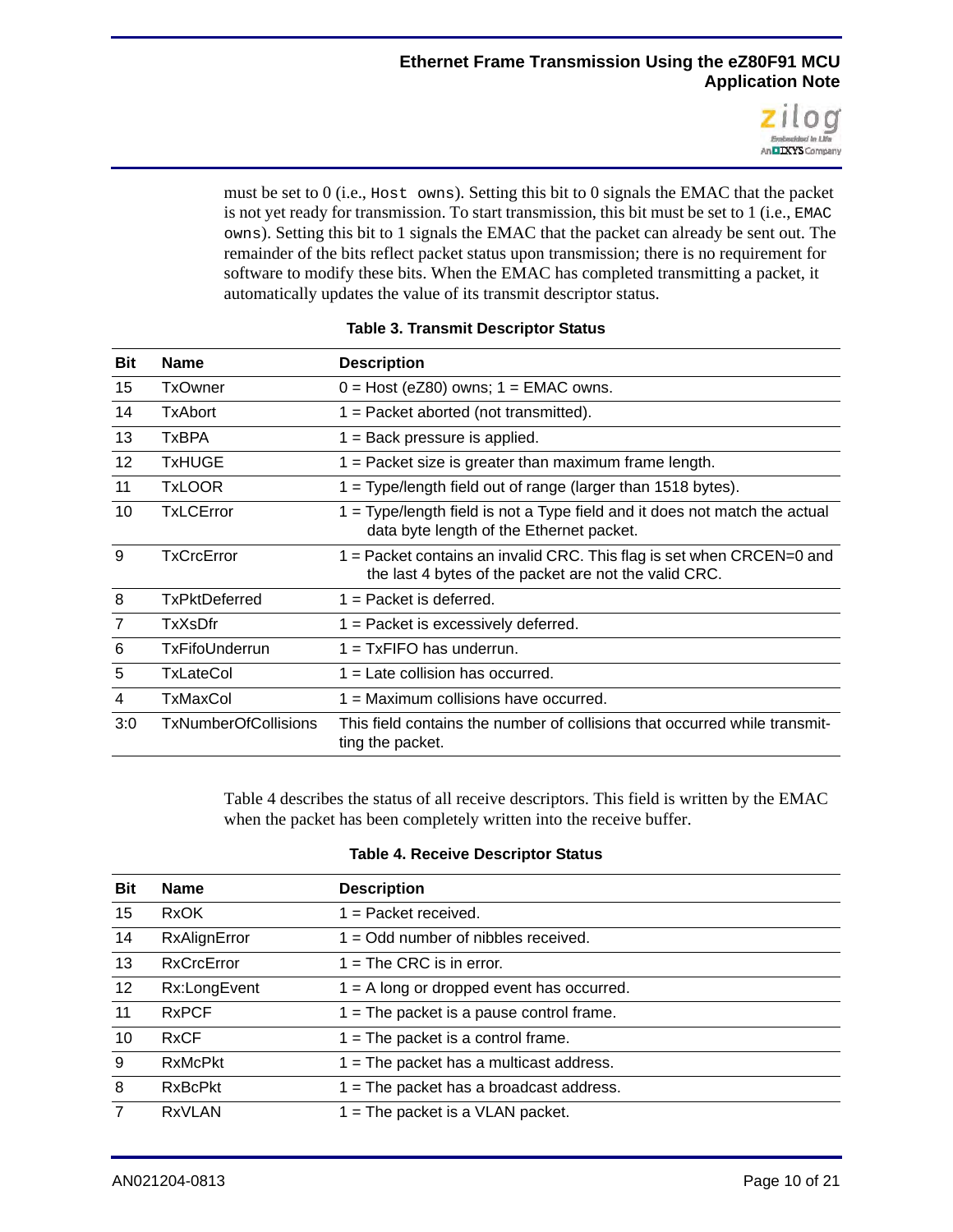

| <b>Bit</b> | <b>Name</b>      | <b>Description</b>                                                                                                           |
|------------|------------------|------------------------------------------------------------------------------------------------------------------------------|
| 6          | <b>RxUOpCode</b> | 1 = Unsupported Op Code is indicated in the Op Code field of the<br>Ethernet packet.                                         |
| 5          | <b>RxLOOR</b>    | $1 =$ The type/length field is out of range (larger than 1518 bytes).                                                        |
| 4          | <b>RxLCError</b> | $1 =$ The type/length field is not a Type field and it does not match the<br>actual data byte length of the Ethernet packet. |
| 3          | RxCodeV          | $1 = A$ code violation is detected.                                                                                          |
| 2          | <b>RxCEvent</b>  | $1 = A$ carrier event is previously seen.                                                                                    |
|            | RxDvError        | $1 = A$ rxdv event is previously seen.                                                                                       |
| $\Omega$   | <b>RxOVR</b>     | $1 =$ Receive overrun has occurred.                                                                                          |
|            |                  |                                                                                                                              |

#### **Table 4. Receive Descriptor Status (Continued)**

### **Hardware Architecture**

Two eZ80F91 MCU development boards are connected together by a crossover cable. To act as user interface, each of these boards is connected to a PC running HyperTerminal over an RS232 cable. If no COM port is available, a USB-to-serial cable can also be used with the eZ80F910300KITG hardware instead of the RS232 cable. [Figure 7](#page-10-0) shows a block diagram of the connections used in this application, which has been developed and tested using three development boards provided by Zilog. Therefore, the source code that supports this application can be used in any of these development boards and in any combination.



<span id="page-10-0"></span>**Figure 7. System Block Diagram**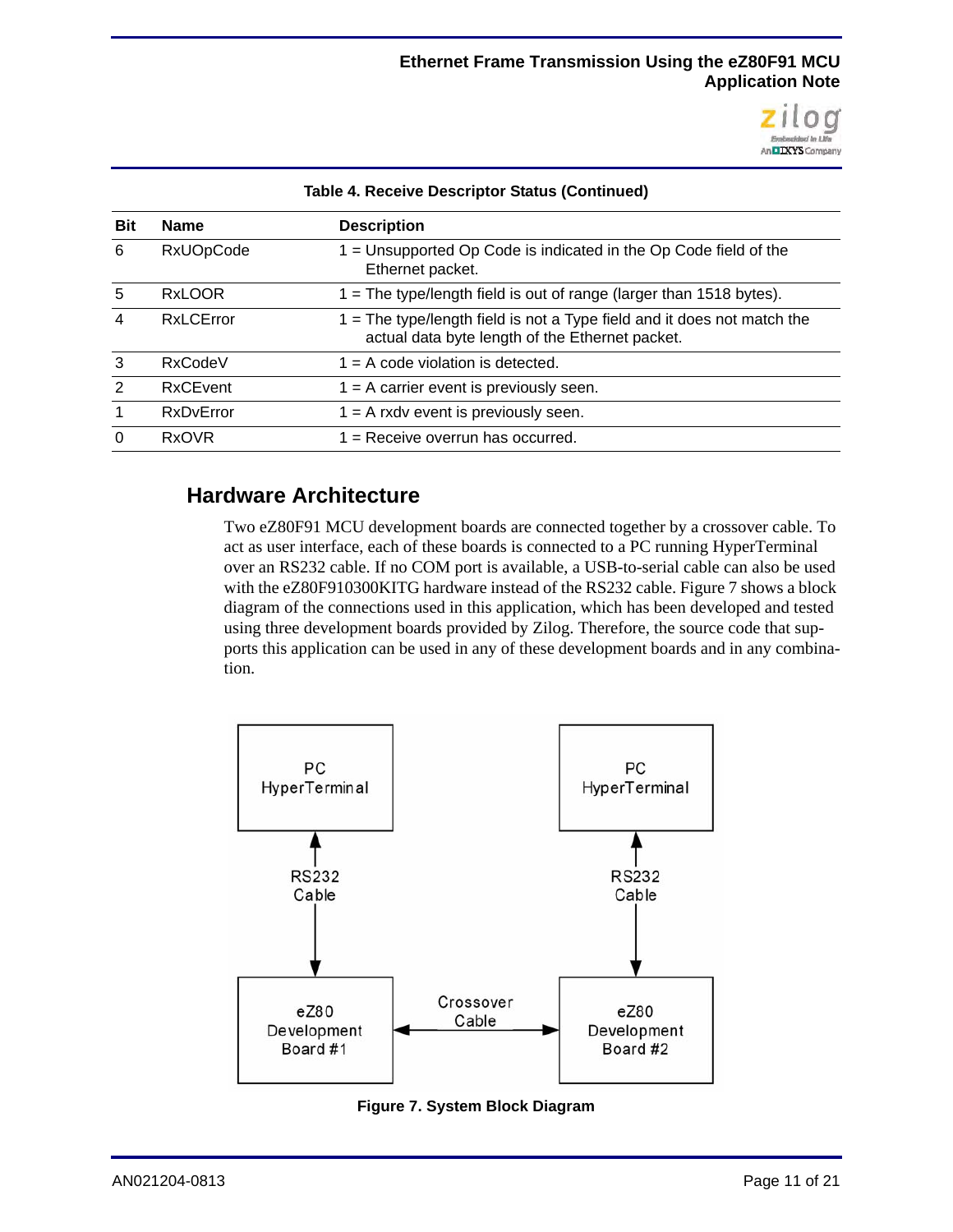

# **eZ80F91 MCU Development Boards**

As indicated in the preceding note, three development boards are available for the eZ80F91 MCU, represented by part numbers eZ80F910300ZCOG, eZ80F910200KITG, and eZ80F910300KITG. Each of these development boards contains a number of peripheral devices, including memory and connectors, to aid developers in evaluating the eZ80Acclaim! and eZ80Acclaim*Plus!* family of devices for a number of applications. A console port on each of these development boards can be used to connect a serial cable to a computer to provide a user interface via the HyperTerminal program.

#### **eZ80F910300ZCOG**

The eZ80F910300ZCOG Development Board provides a general-purpose platform for evaluating the capabilities and operation of the eZ80F91 MCU. This development board contains two primary boards: the eZ80 Evaluation Platform (99C0858-001G) and the eZ80F91 Module (99C0879-001G or 99C1380-001G). The main features of the eZ80F910300ZCOG Development Board relevant to this application include:

- **•** 512 KB SRAM via CS2
- **•** 512 KB SRAM via CS1
- 1 MB Flash memory via CS0
- **•** An eZ80F91 device operating at 50 MHz, with 256 KB of internal Flash memory and 8 KB of internal SRAM
- **•** An RS232 console connector with an interface circuit for UART0
- **•** On-chip Ethernet Media Access Controller (EMAC)
- **•** An Ethernet port and AMD NetPHY AM79C874 (when using the 99C0879-00xG module)
- **•** An Ethernet port and IDT PHY ICS1894 (when using the 99C1380-001G module)

#### **eZ80F910200KITG**

The eZ80F910200KITG Development Board provides a set of tools for designing an application based on the eZ80F91 MCU. This development board contains two primary boards: the eZ80Acclaim! MDS adapter board (98C0945-001) and the eZ80F91 Mini Ethernet Module (99C0942-001G). The main features of the eZ80F910200KITG Development Board relevant to this application include:

- **•** 128 KB SRAM via CS1
- An eZ80F91 device operating at 50 MHz, with 256 KB of internal Flash memory and 8 KB of internal SRAM
- An RS232 console connector with an interface circuit for UART0
- **•** On-chip Ethernet Media Access Controller (EMAC)
- **•** An Ethernet port and Micrel PHY KS8721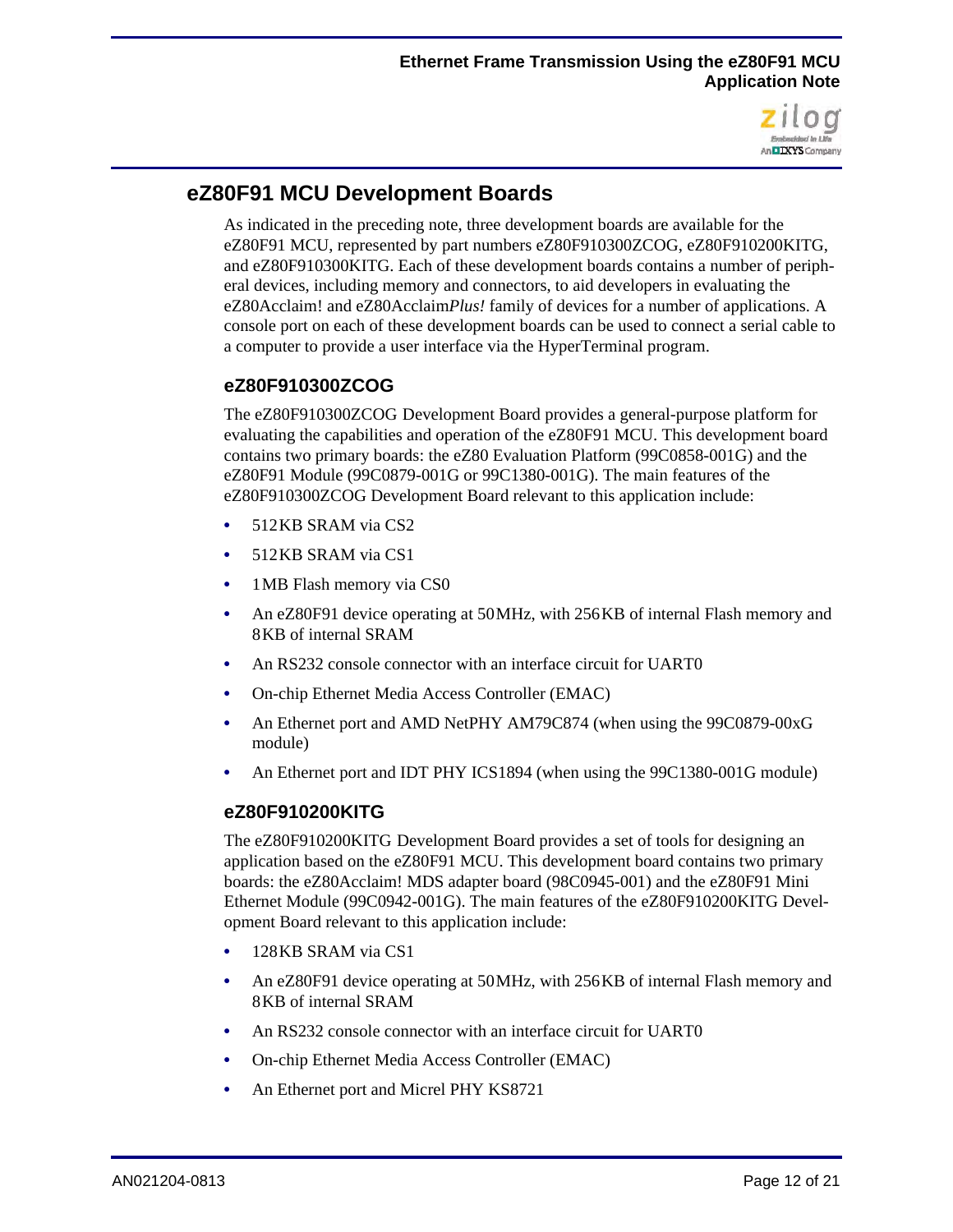

#### **eZ80F910300KITG**

The eZ80F910300KITG Development Board provides a general-purpose platform for creating a design based on the eZ80F91 MCU. The main features of the eZ80F910300KITG Development Board relevant to this application include:

- **•** 512 KB SRAM via CS1
- **•** 512 KB SRAM via CS2
- **•** 8 MB Flash memory via CS0
- **•** An eZ80F91 device operating at 50 MHz, with 256 KB of internal Flash memory and 8 KB of internal SRAM
- **•** A USB interface that provides power to the board and a connection to the MCU's UART0 block
- **•** An on-chip Ethernet Media Access Controller (EMAC)
- **•** An Ethernet port and IDT PHY ICS1894

### **Software Implementation**

This application utilizes the EMAC peripheral to enable Ethernet connectivity on the eZ80F91 MCU. Data transmission over the Ethernet medium can be divided into the following three main blocks, each of which is described below.

- **•** Ethernet Initialization
- **•** Ethernet Frame Transmission
- **•** Ethernet Frame Reception

#### **Ethernet Initialization**

To enable Ethernet functions in the eZ80F91 MCU, three items must be initialized: the EMAC, the EMAC shared memory, and the external PHY. Ethernet initialization is performed by the sETH\_Init() routine. This routine requires two parameters: a pointer to the location where MAC address is stored, and a pointer to the function to be executed when EMAC Rx interrupt occurs. After initialization, frame Ethernet transmission and reception can be performed. To initialize the Ethernet, sETH\_Init() performs the following sequence of steps:

- 1. Initialize EMAC RAM that can be used by the EMAC shared memory later. This application reserves internal RAM address starting at FFC000h up to FFE000h for EMAC shared memory.
- 2. Place the EMAC into a reset state (EMAC\_RST =  $0 \times 3Fh$ ) to temporarily disable EMAC operation caused by the EMAC data lines.
- 3. Set up an EMAC Station Address which will be the device MAC address, and which must be unique for each device. For demonstration purposes, this application uses a fixed MAC address (00:90:23:AB:CD:EF) defined by aucMAC\_Address[6] in the  $main$   $c$  file.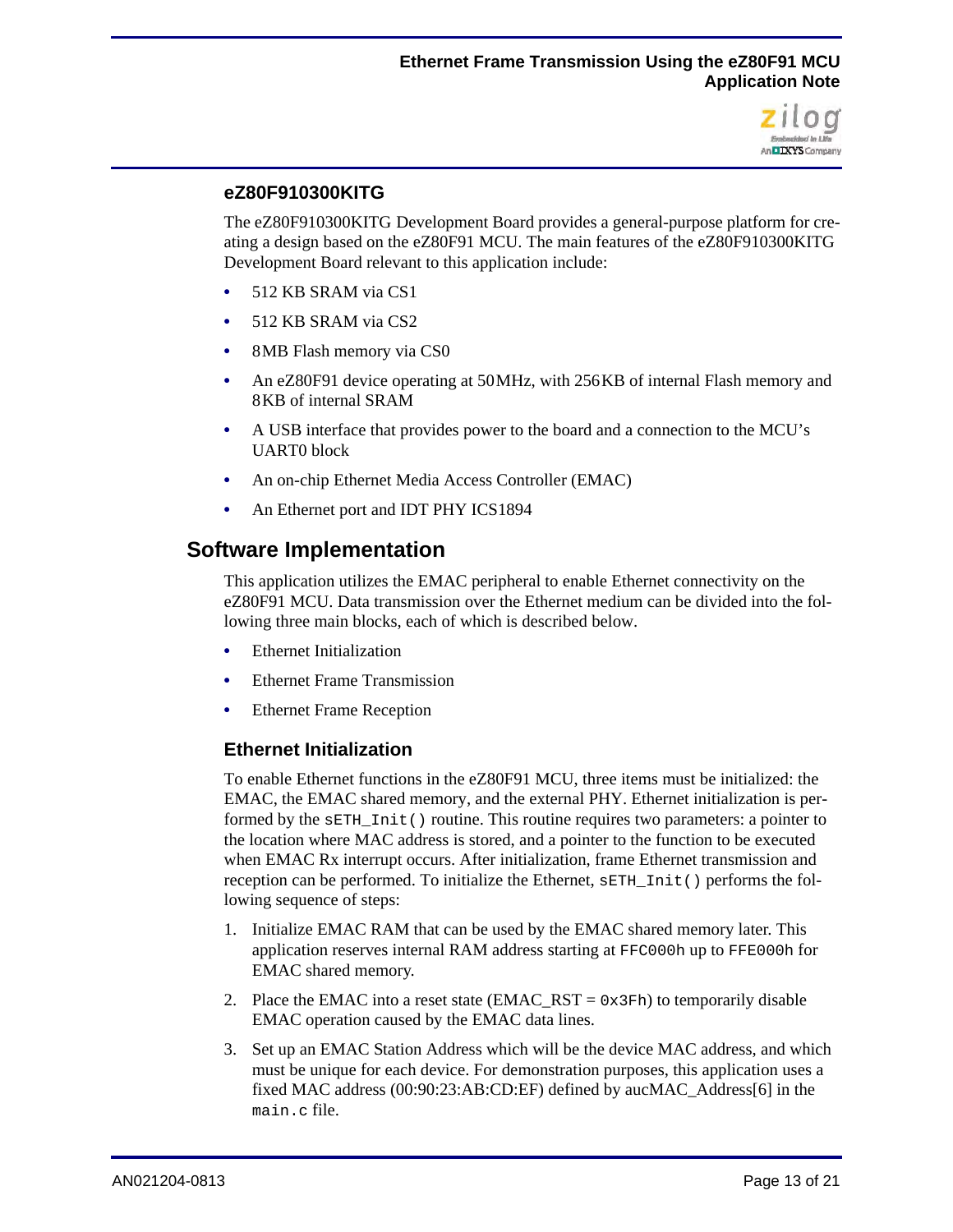#### **Ethernet Frame Transmission Using the eZ80F91 MCU Application Note**



- 4. Specify an EMAC buffer size (EMAC\_BUFSZ) to determine the size of buffers stored in EMAC shared memory. This application sets buffer size to the minimum value (32 bytes) to maximize the use of this shared memory. This value can be changed by modifying the value of the bufSize element of MAC\_F91Config struct.
- 5. Set the transmit pause timer value (EMAC\_TPTV) to 1400h to set pause duration when EMAC buffers are full.
- 6. Locate boundary pointers EMAC\_TLBP, EMAC\_BP, EMAC\_RHBP, and EMAC\_RRP within the shared memory and create pointers to these addresses.
- 7. Set the transmit polling timer value (EMAC\_PTMR) to 1 to reflect the minimum time between successive polls of the EMAC shared memory.
- 8. Disable EMAC test modes by setting EMAC\_TEST to zero.
- 9. Configure EMAC functionality by writing to the EMAC configuration registers.
- 10. Set the Address Filter (EMAC\_AFR) Register to allow broadcast and multicast addresses. Although multicast addresses are allowed in this application, hash table entries (EMAC\_HTBL) must still be configured by the user to fully support multicast addresses.
- 11. Specify the maximum frame length for frames to be received in EMAC\_MAXF.
- 12. Reenable EMAC operation by setting EMAC\_RST =  $0 \times 00$ .
- 13. Set the MII management clock to enable external PHY access.
- 14. Initialize the external PHY. The external PHY initialization is handled by the  $s$ PHY Init() routine . To initialize the external PHY, perform the following steps .
	- a. Inform the EMAC of the address of the external PHY attached to it by setting the EMAC PHY unit select address, EMAC\_FIAD, to the address of the external PHY. A discussion of this external PHY addressing can be determined in its corresponding data sheet.
	- b. Determine if the PHY is detected and is correct by reading the values stored in the PHY\_ID1\_REG and PHY\_ID2\_REG registers of the external PHY. Values read from these registers must correspond to the values specified in the PHY's corresponding data sheet.
	- c. Reset the PHY by writing to PHY\_CREG.
	- d. Determine if autonegotiation is enabled by reading PHY\_SREG.
	- e. Establish a link according to user-defined options in the MAC\_F91Config.mode file if Autonegotiation Mode is disabled.
- 15. Clear the Interrupt Status (EMAC\_ISTAT) Register to ensure that there are no pending interrupts to be executed.
- 16. Enable the EMAC Tx and Rx interrupts.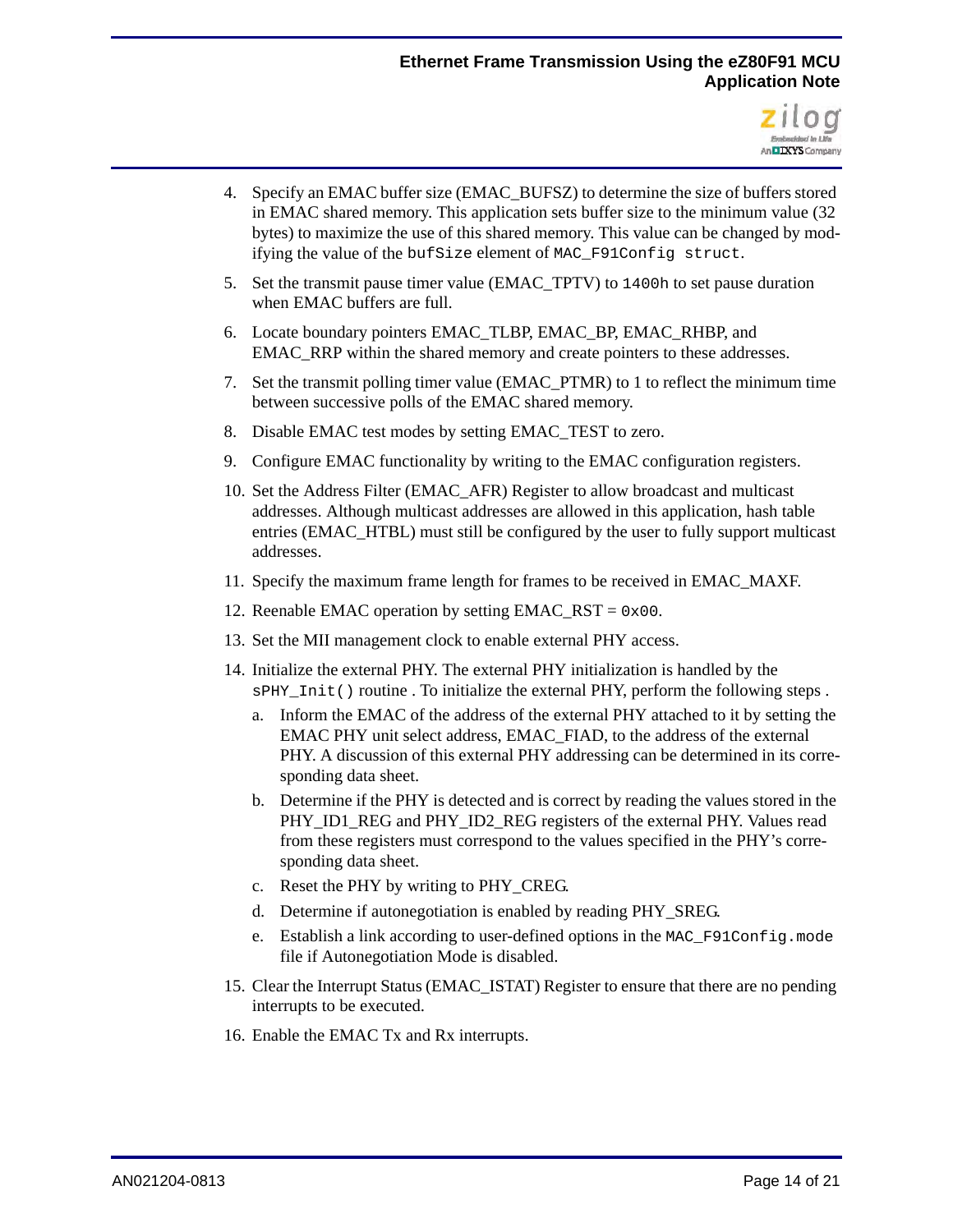

#### **Ethernet Frame Transmission**

Ethernet frame transmission is the process by which the MCU sends a data packet to another device via the Ethernet medium. This transmit process consists of the following steps:

1. Generate a frame for transmission. The Ethernet packet is defined by  $t$  ETH PKT. [Table 5](#page-14-0) lists the information that is stored in a typical Ethernet packet.

<span id="page-14-0"></span>

| <b>Packet</b> | <b>Description</b>                                               |
|---------------|------------------------------------------------------------------|
| ep_order      | Byte order mask for debugging.                                   |
| ep_len        | Total length of the packet, in bytes, from eh_dst up to ep_data. |
| eh dst        | Destination address (see Figure 2).                              |
| eh_src        | Source address (see Figure 2).                                   |
| eh_type       | Length of ep_data, in bytes (see Figure 2).                      |
| ep_data[]     | Ethernet data field (see Figure 2).                              |

#### **Table 5. Information of Ethernet Packet**

For this application, the data field of the Ethernet frame, ep\_data[], can come from a user input via the HyperTerminal. If the length of this user input is less than the minimum length allowed (ETHPKT\_MINDLEN), a series of *x* characters are appended to the data field. This step is handled by the SendData() routine found in the main.c file.

- 2. Determine if the generated frame is within the total maximum length limits of a frame, as illustrated in [Figure 2.](#page-3-0) In essence, the total frame length must be less than or equal to ETHPKT\_MAXDLEN + ETH\_HLEN, or 1514 bytes. This determination is performed in the sETH\_TransmitPkt() routine found in the emac.c file. If the generated frame exceeds the maximum size allowed for an Ethernet packet, the frame can be rejected, and no further processing will occur.
- <span id="page-14-2"></span>3. Predetermine the location of the next packet in EMAC shared memory. This next packet pertains to a frame which can immediately follow the current frame that can be added to memory in succeeding steps.
- 4. Set the status of the next packet to HOST OWNS to prevent the EMAC from sending it.
- 5. Generate entries for the Tx buffer descriptor of the current frame. These entries can fill up the descriptor table portion of the Tx packet buffer presented in [Figure 5 on](#page-8-0)  [page 9.](#page-8-0)
- 6. Copy the Ethernet packet into the Tx buffer of the EMAC shared memory. This data can fill up the Ethernet packet portion of the Tx packet buffer presented in [Figure 5](#page-8-0).
- 7. Enable EMAC interrupts.
- <span id="page-14-1"></span>8. Start transmitting the frame by setting the status of the current frame to EMAC OWNS.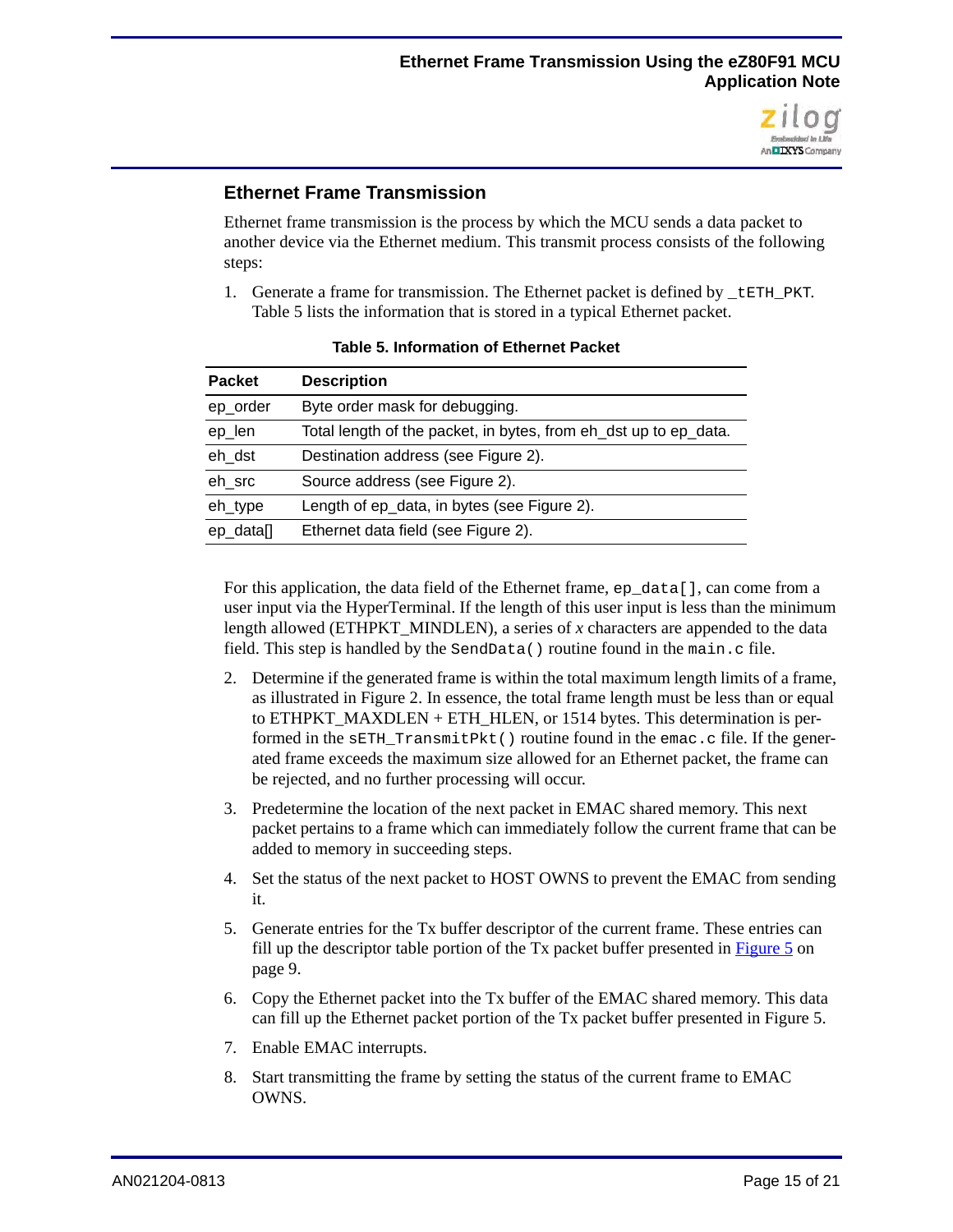

- 9. Update the transmit write pointer,  $a \in \text{EMAC}_1$  twp, to the value of the predetermined location of the next packet acquired in [Step 3.](#page-14-2)
- 10. As soon as [Step 8](#page-14-1) is performed, the EMAC takes control toward handling the remainder of the operation. When the EMAC completed transmission, it updates the frame by writing to the status field of the current Tx buffer descriptor (see [Table 3 on page](#page-9-0)  [10\)](#page-9-0). Next, a Transmit Done (TX\_DONE\_STAT) interrupt occurs. Other transmitterrelated interrupts include the transmit control frame (TX\_CF\_STAT) and transmit state machine error (TXFSMERR\_STAT) interrupts. This application only handles the TX DONE STAT interrupt. In the interrupt routine, perform the following steps:
	- a. Clear TX DONE STAT by writing 1 to the EMAC ISTAT Register.
	- b. Verify that the current frame was transmitted by checking TxAbort (bit 14) of the status field in the Tx buffer descriptor. If the packet is not transmitted, the application must handle this transmission, usually by resending the packet. For this application, further processing stops when a packet is aborted.

#### **Ethernet Frame Reception**

Ethernet frame reception is the process by which the MCU receives a data packet from another device via the Ethernet medium. Frame reception starts when the EMAC receives a frame from the Ethernet. The EMAC handles the process of storing this received data in EMAC shared memory. When a complete packet has been transferred into memory, the EMAC generates a Receive Done (RX\_DONE\_STAT) interrupt. Other interrupts include the Receive Pause, Receive Overrun, and Receive Control packets. Each interrupt source must be handled according to application requirements. For this application, only the Receive Done interrupt is being handled, and is therefore enabled.

The interrupt routine handles these received packets by observing the following steps:

- 1. Ensure that a new packet has already been added to memory.
- 2. Clear the RX DONE STAT interrupt by writing a 1 to the EMAC ISTAT Register.
- 3. Process the data packet received. For this application, the received data packet is decoded and displayed in HyperTerminal. This process is performed by the ETH\_ReceivePkt() routine in emac.c.
- 4. Update the Receive Read pointer, \_asEMAC\_rrp, to point to the next available packet buffer in EMAC shared memory.
- 5. Update the EMAC Receive Read Pointer Register, EMAC\_RRP, to point to the next available packet buffer in EMAC shared memory. EMAC\_RRP and \_asEMAC\_rrp must always be synchronized together.

# **Testing/Demonstrating the Application**

Observe the following procedure to test/demonstrate the Ethernet Frame Transmission application.

1. Set up hardware connections as shown in [Figure 7 on page 11](#page-10-0). If using a single PC, connect both development boards to the PC using two serial cables (or USB-to-serial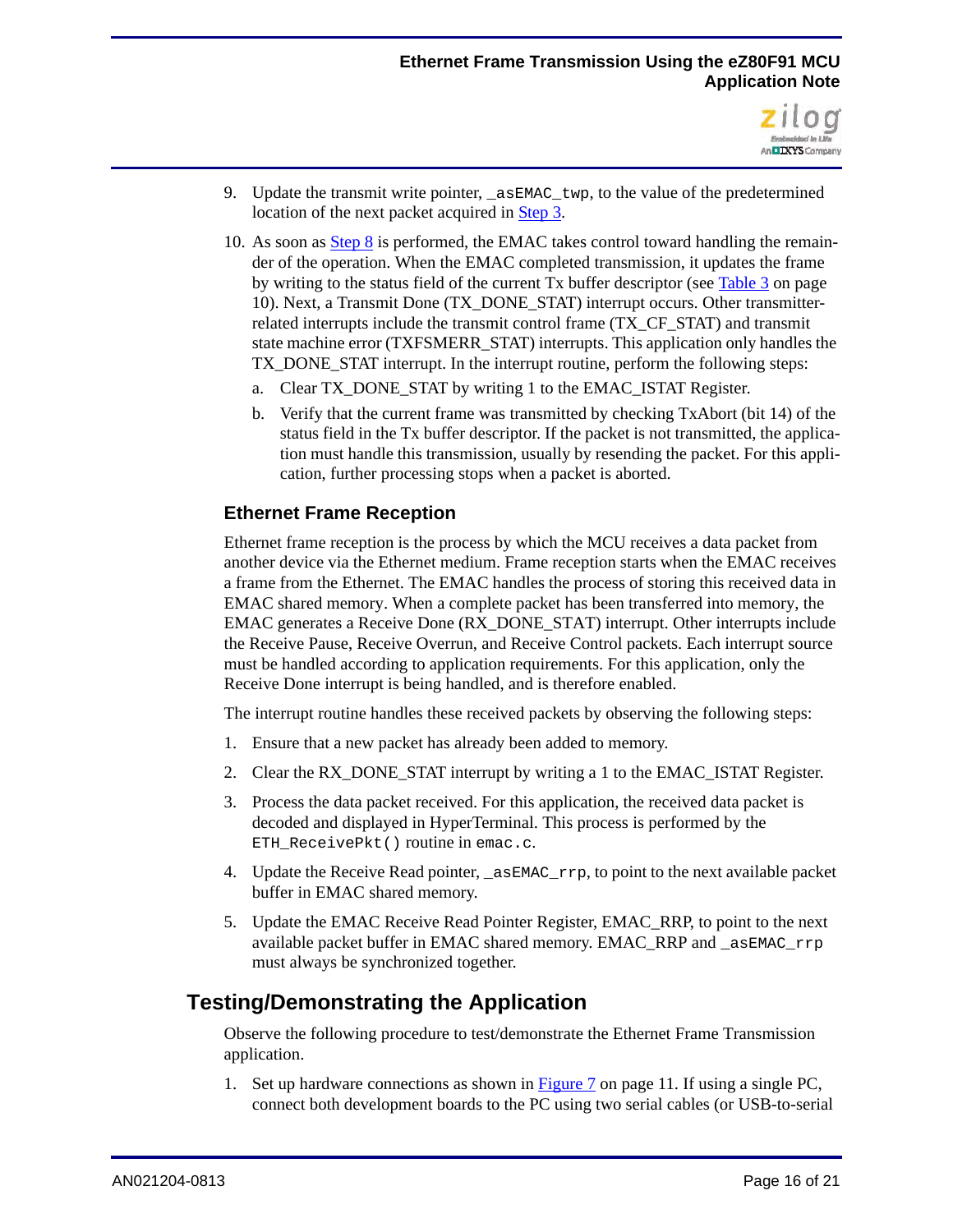

cables), then open two HyperTerminal applications. HyperTerminal settings must be 57600 bps, 8 data bits, 1 stop bit, and no parity.

- 2. In ZDS II eZ80Acclaim!, open the AN0212.zdsproj project file.
- <span id="page-16-1"></span>3. From the **Build** menu, select **Set Active Configuration**; the Select Configuration Dialog will appear. Choose the appropriate build configuration for the development board you are working with. [Table 6](#page-16-0) lists the available development boards and the appropriate build configurations for each board. For the application to run without ZDS II, select the appropriate release configuration. The debug configuration loads the code into the RAM area only; therefore, the application cannot run when removed from ZDS II.

| <b>Development Board</b> | <b>Build Configuration</b> |
|--------------------------|----------------------------|
| eZ80F910300ZCOG          | Debug_DevPlatform_RAM      |
|                          | Release DevPlatform FLASH  |
| eZ80F910200KITG          | Debug_ModDevKit_RAM        |
|                          | Release ModDevKit FLASH    |
| eZ80F910300KITG          | Debug_300KITG_RAM          |
|                          | Release 300KITG FLASH      |

#### <span id="page-16-0"></span>**Table 6. Build Configurations for Each Development Board**

Note: When using the eZ80F91x150MODG module together with the eZ80F910300ZCOG evaluation platform, use the ICS1894 phy.h header file instead of the AMD79C874\_phy.h header file. To learn more, refer to the Zilog application note titled [Porting RZK/ZTP Applications to the eZ80F91x150MODG Module \(AN0362\).](http://www.zilog.com/docs/appnotes/AN0362.pdf)

- <span id="page-16-2"></span>4. Click **Rebuild All**, then download the code.
- 5. Repeat  $\frac{\text{steps } 3}{4}$  $\frac{\text{steps } 3}{4}$  $\frac{\text{steps } 3}{4}$  to configure the second development board.
- 6. Reset both boards. Each of the HyperTerminal applications will display a welcome message, as shown in [Figure 8](#page-17-0).

 $\blacktriangleright$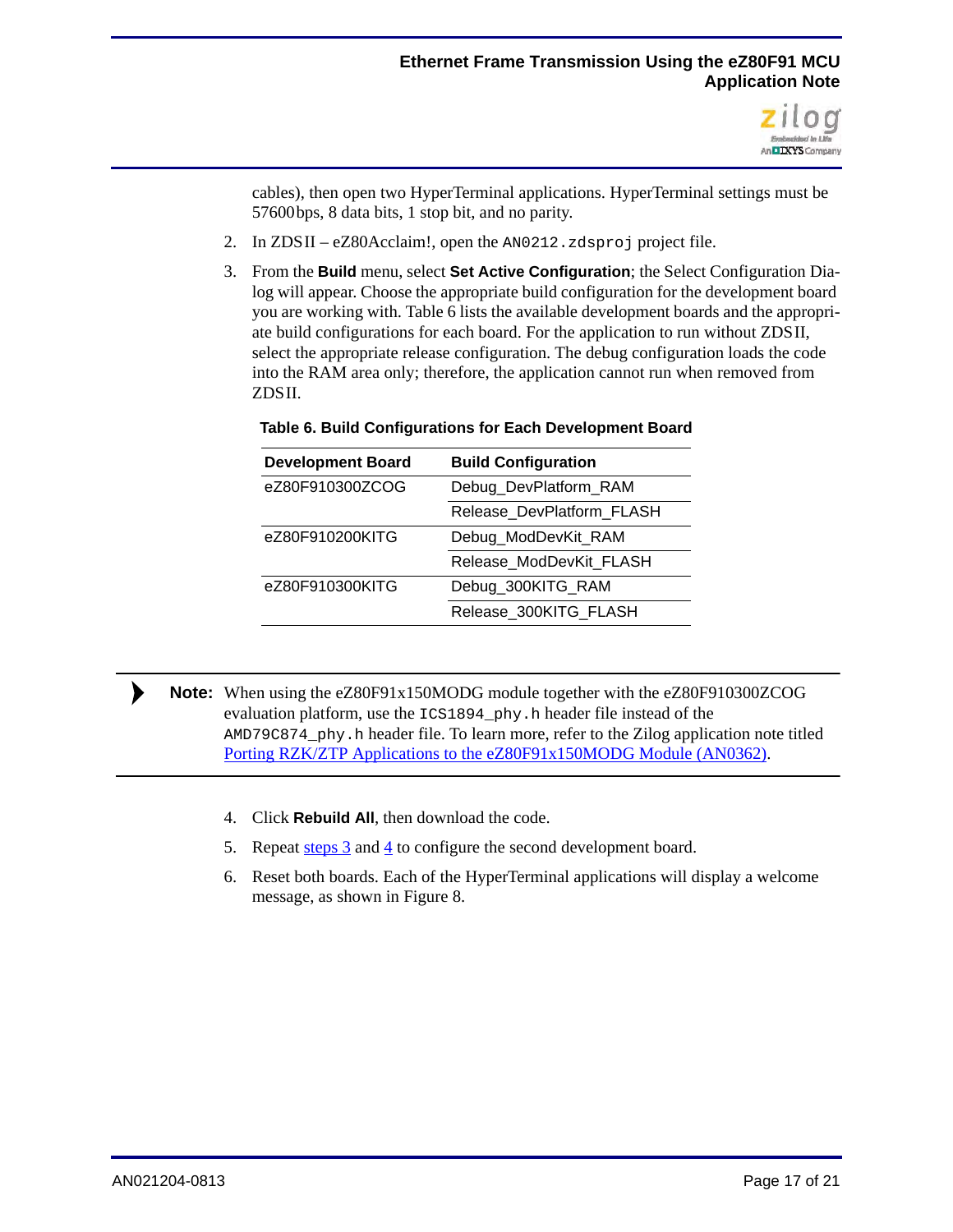

```
Zilog development board eZ80F91 EMAC Module demonstration
100 Mbps Full-Duplex
Link established
 | Waiting for data to be received.
                                        \overline{\phantom{a}}| Enter a string to send data. Press ENTER when done. |
| Press ESC to exit.
                                        \mathbf{I}
```


<span id="page-17-1"></span><span id="page-17-0"></span>7. On Board #1, enter any string in the HyperTerminal window and press the Enter key on your keyboard. As a result, Board #2 should be able to receive and display data in its HyperTerminal window.

```
Zilog development board eZ80F91 EMAC Module demonstration
100 Mbps Full-Duplex
Link established
| Waiting for data to be received.
                                          \overline{\phantom{a}}| Enter a string to send data. Press ENTER when done. |
| Press ESC to exit.
                                          \blacksquareBoard #1 to Board #2
 | Waiting for data to be received.
                                          \overline{1}| Enter a string to send data. Press ENTER when done. |
| Press ESC to exit.
                                          \overline{1}
```
**Figure 9. HyperTerminal Window for Board #1**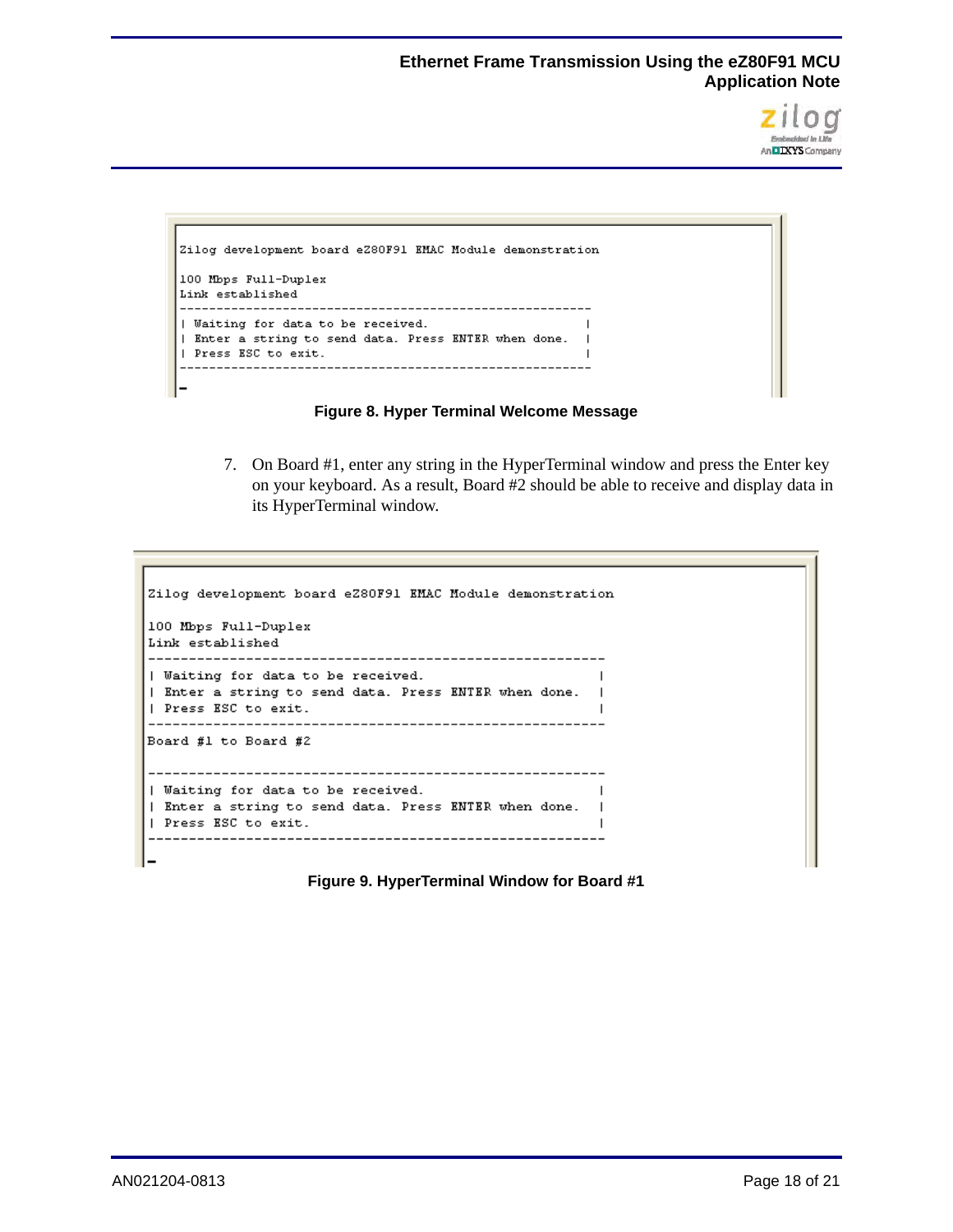

| Datafield length                                          | 0046                     |
|-----------------------------------------------------------|--------------------------|
| Received data                                             | XXXXXXXXXXXXXXXXXXXX     |
|                                                           | XXXXXXXXXXXXXXXXXXXX     |
|                                                           | XXXXXXX                  |
|                                                           |                          |
|                                                           |                          |
| Zilog development board eZ80F91 EMAC Module demonstration |                          |
| 100 Mbps Full-Duplex                                      |                          |
| Link established                                          |                          |
|                                                           |                          |
| Waiting for data to be received.                          |                          |
| Enter a string to send data. Press ENTER when done.       |                          |
| I Press ESC to exit.                                      |                          |
|                                                           |                          |
| Rx Data:                                                  |                          |
|                                                           |                          |
| Source Address (Hex)                                      | 009023ABCDEF             |
| Datafield length                                          | -0046                    |
| Received data                                             | Board $#1$ to Board $#2$ |
|                                                           | XXXXXXXXXXXXXXXXXXXXX    |
|                                                           | XXXXXX                   |
|                                                           |                          |
|                                                           |                          |

**Figure 10. HyperTerminal Window for Board #2**

8. Repeat [Step 7,](#page-17-1) but this time, enter a string in the HyperTerminal window of Board #2. The HyperTerminal window for Board #1 should display the received data.

#### **Equipment Used**

The tools used to create and test this application are:

- **•** ZDS II eZ80Acclaim! v5.2.1
- **•** Two eZ80F91 development boards
- **•** One or two USB SmartCables
- **•** Crossover cable
- **•** Two RS232 cables (or USB-to-serial cables)

# **Summary**

The Ethernet Frame Transmission application discussed in this document demonstrates how to use the eZ80F91 MCU to send and receive data across the Ethernet medium. By using the Ethernet IEEE 802.3 frame format, the basic principles of a number of TCP/IP protocols such as UDP, PPP, etc are introduced.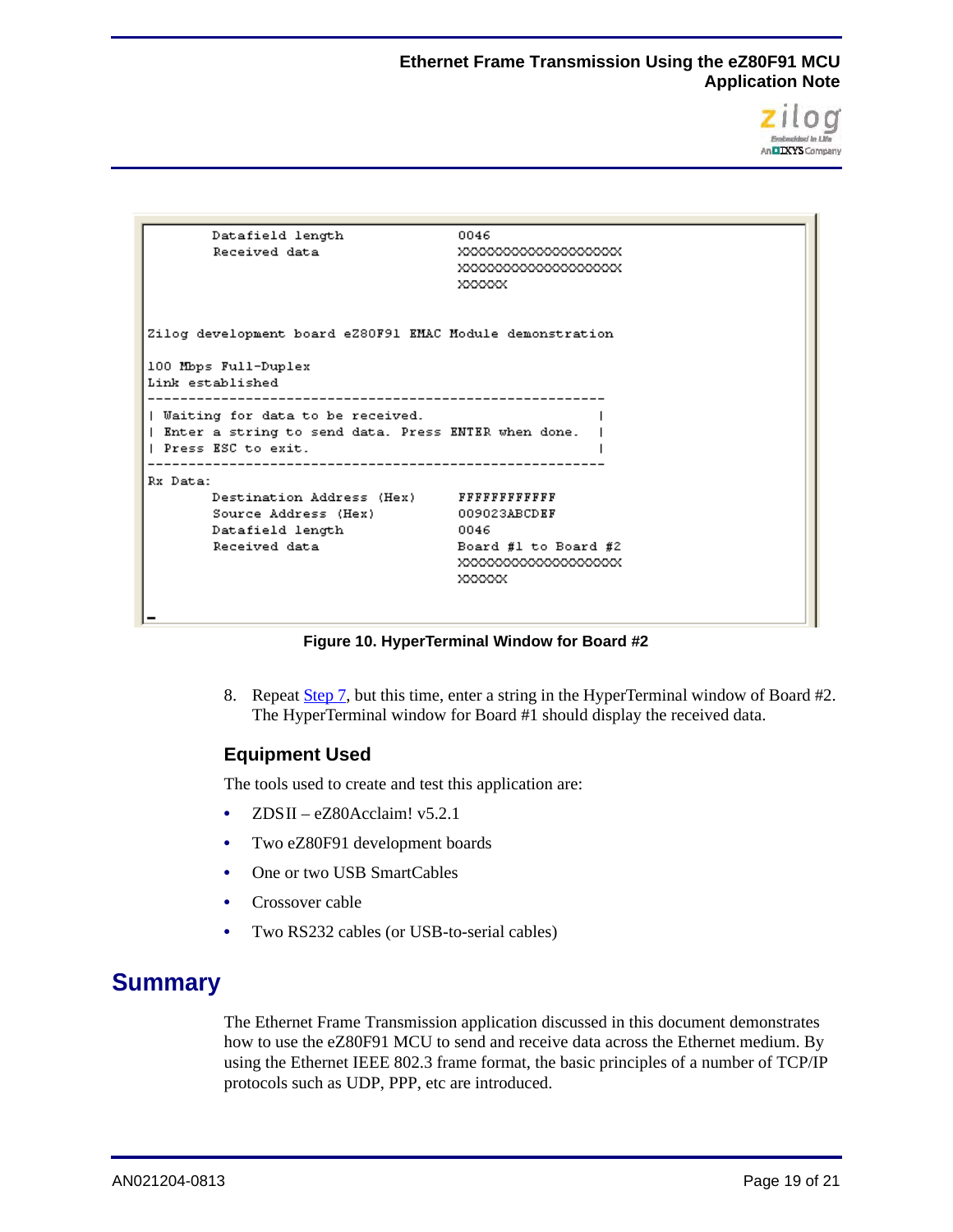

# **References**

The documents listed below are associated with the eZ80F91 MCU; each is available free for download from the Zilog website.

- **•** [eZ80F91 Product Specification \(PS0192\)](http://www.zilog.com/docs/ez80acclaim/ps0192.pdf)
- **•** [eZ80F91 ASSP Product Specification \(PS0270\)](http://www.zilog.com/docs/ez80acclaimplus/PS0270.pdf)
- **•** [eZ80F91 Modular Development Kit \(eZ80F910200KITG\) User Manual \(UM0170\)](http://www.zilog.com/docs/ez80acclaim/devtools/um0170.pdf)
- **•** eZ80F91 Development Kit (eZ80F910300ZCOG) User Manual (UM0142)
- **•** [eZ80F91 Development Kit \(ez80F910300KITG\) User Manual \(UM0244\)](http://www.zilog.com/docs/devtools/um0244.pdf)
- **•** [Zilog Developer Studio II eZ80Acllaim! User Manual \(UM0144\)](http://www.zilog.com/docs/devtools/um0144.pdf)
- Porting RZK/ZTP Applications to the eZ80F91x150MODG Module Application Note [\(AN0362\)](http://www.zilog.com/docs/appnotes/AN0362.pdf)
- **•** [eZ80Acclaim!/eZ80AcclaimPlus! Ethernet Modules Product Specification \(PS0306\)](http://www.zilog.com/docs/PS0306.pdf)

The following documents are published externally, and are available on their respective websites.

- **[IEEE 802.3 Standard](http://standards.ieee.org/about/get/802/802.3.html)**
- **•** [AMD AM79C874 PHY Datasheet](http://support.amd.com/us/Embedded_TechDocs/22235_am79c874_revK.pdf)
- **•** [Micrel KS8721 PHY Datasheet](http://www.micrel.com/index.php/en/products/lan-solutions/phys/article/25-ksz8721bl.html)
- **•** [IDT ICS1894 PHY Datasheet](https://www.idt.com/document/1894-40-datasheet)